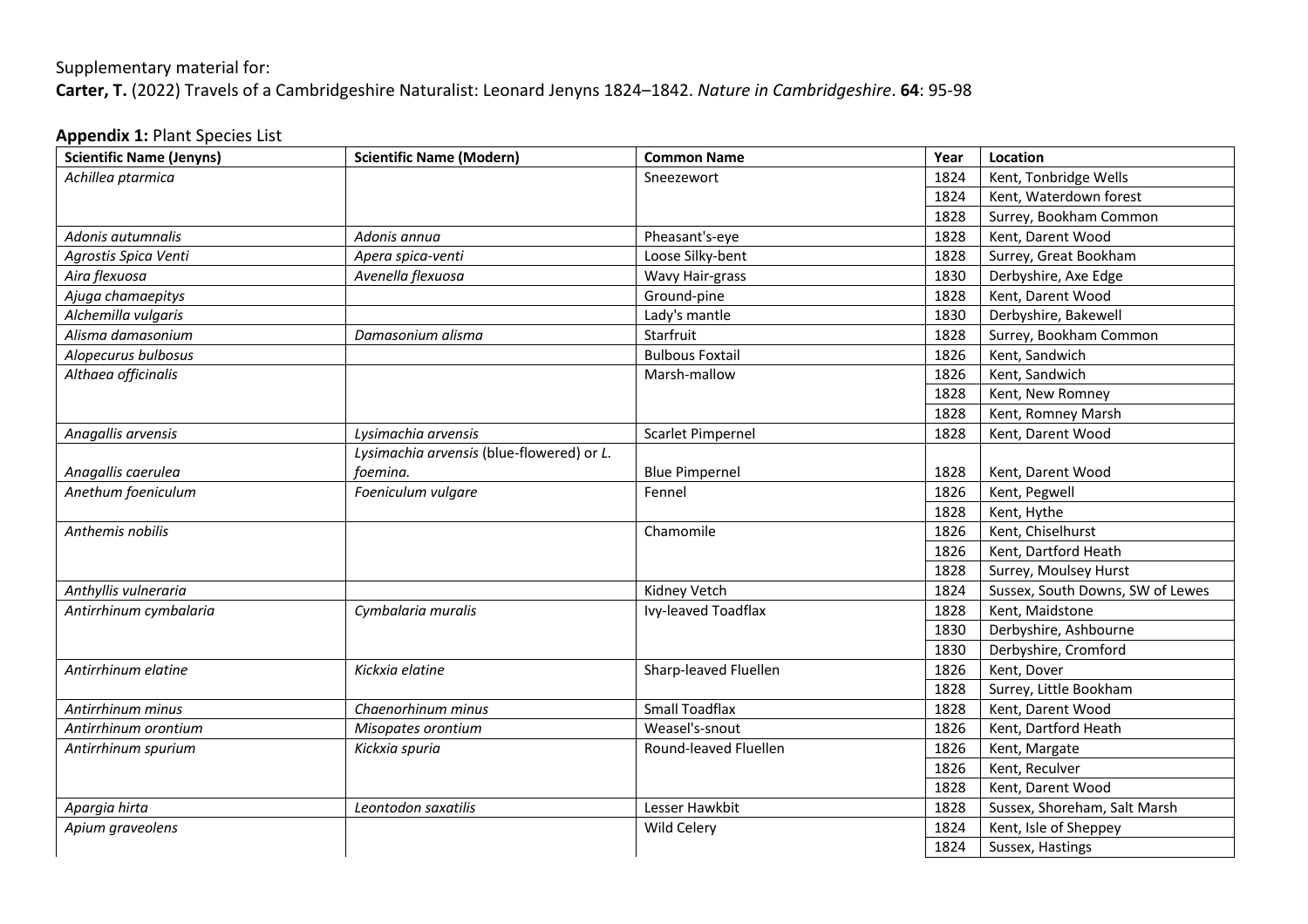|                           |                          |                         | 1824 | Sussex, Ringmer                  |
|---------------------------|--------------------------|-------------------------|------|----------------------------------|
|                           |                          |                         | 1826 | Kent, Greenhithe                 |
|                           |                          |                         | 1828 | Sussex, Shoreham                 |
| Aquilegia vulgaris        |                          | Columbine               | 1824 | Kent, Boxley Hill                |
| Arabis hispida            | Arabis hirsuta?          | Northern Rock-cress     | 1830 | Derbyshire, Castleton            |
| Arenaria marina           | Spergularia marina/media | Lesser Sea-spurrey      | 1824 | Sussex, Hastings                 |
|                           |                          |                         | 1824 | Sussex, Newhaven                 |
|                           |                          |                         | 1826 | Kent, Greenhithe                 |
| Arenaria maritima         | Spergularia marina/media | Greater Sea-spurrey     | 1828 | Sussex, Shoreham, Salt Marsh     |
| Arenaria peploides        | Honckenya peploides      | Sea Sandwort            | 1826 | Kent, Cliffsend                  |
|                           |                          |                         | 1826 | Kent, Folkestone                 |
|                           |                          |                         | 1826 | Kent, Reculver                   |
|                           |                          |                         | 1827 | Suffolk, Landguard fort          |
|                           |                          |                         | 1837 | Kent, Folkestone                 |
| Arenaria rubra            | Spergularia rubra        | Sand Spurrey            | 1824 | Kent, Tonbridge Wells            |
| Arenaria tenuifolia       | Sabulina tenuifolia      | Fine-leaved Sandwort    | 1828 | Kent, Dartford Brent             |
| Arenaria trinervia        | Moehringia trinervia     | Three-nerved Sandwort   | 1824 | Kent, Tonbridge &c.              |
| Arenaria verna            | Sabulina verna           | Spring Sandwort         | 1830 | Derbyshire, Castleton            |
|                           |                          |                         | 1830 | Derbyshire, Heights of Abraham   |
|                           |                          |                         | 1830 | Derbyshire, High Tor             |
| Artemisia maritima        |                          | Sea Wormwood            | 1826 | Kent, Greenhithe                 |
|                           |                          |                         | 1826 | Kent, Reculver                   |
|                           |                          |                         | 1827 | Essex, Battlesbridge             |
|                           |                          |                         | 1828 | Sussex, Shoreham, Harbour        |
| Arundo arenaria           | Ammophila arenaria       | Marram                  | 1826 | Kent, Folkestone                 |
|                           |                          |                         | 1826 | Kent, Ramsgate                   |
|                           |                          |                         | 1827 | Suffolk, Landguard fort          |
|                           |                          |                         | 1828 | Kent, Dymchurch                  |
| Arundo phragmites         | Phragmites australis     | Common Reed             | 1828 | Kent, Romney Marsh               |
| Asperula cynanchica       |                          | Squinancywort           | 1824 | Sussex, South Downs, SW of Lewes |
|                           |                          |                         | 1828 | Surrey, Leatherhead Downs        |
| Asperula ruta-muraria     |                          | Wall-rue                | 1828 | Kent, Maidstone                  |
| Asplenium adiantum-nigrum |                          | <b>Black Spleenwort</b> | 1824 | Sussex, Ringmer                  |
| Asplenium marinum         |                          | Sea Spleenwort          | 1824 | Sussex, Hastings                 |
| Asplenium trichomanes     |                          | Maidenhair Spleenwort   | 1824 | Sussex, Ringmer                  |
| Aster tripolium           | Tripolium pannonicum     | Sea Aster               | 1824 | Kent, Rochester                  |
|                           |                          |                         | 1826 | Kent, Ramsgate                   |
|                           |                          |                         | 1826 | Kent, Reculver                   |
|                           |                          |                         | 1826 | Kent, Sandwich saltmarsh         |
|                           |                          |                         | 1828 | Kent, Dymchurch                  |
|                           |                          |                         | 1828 | Sussex, Shoreham, Salt Marsh     |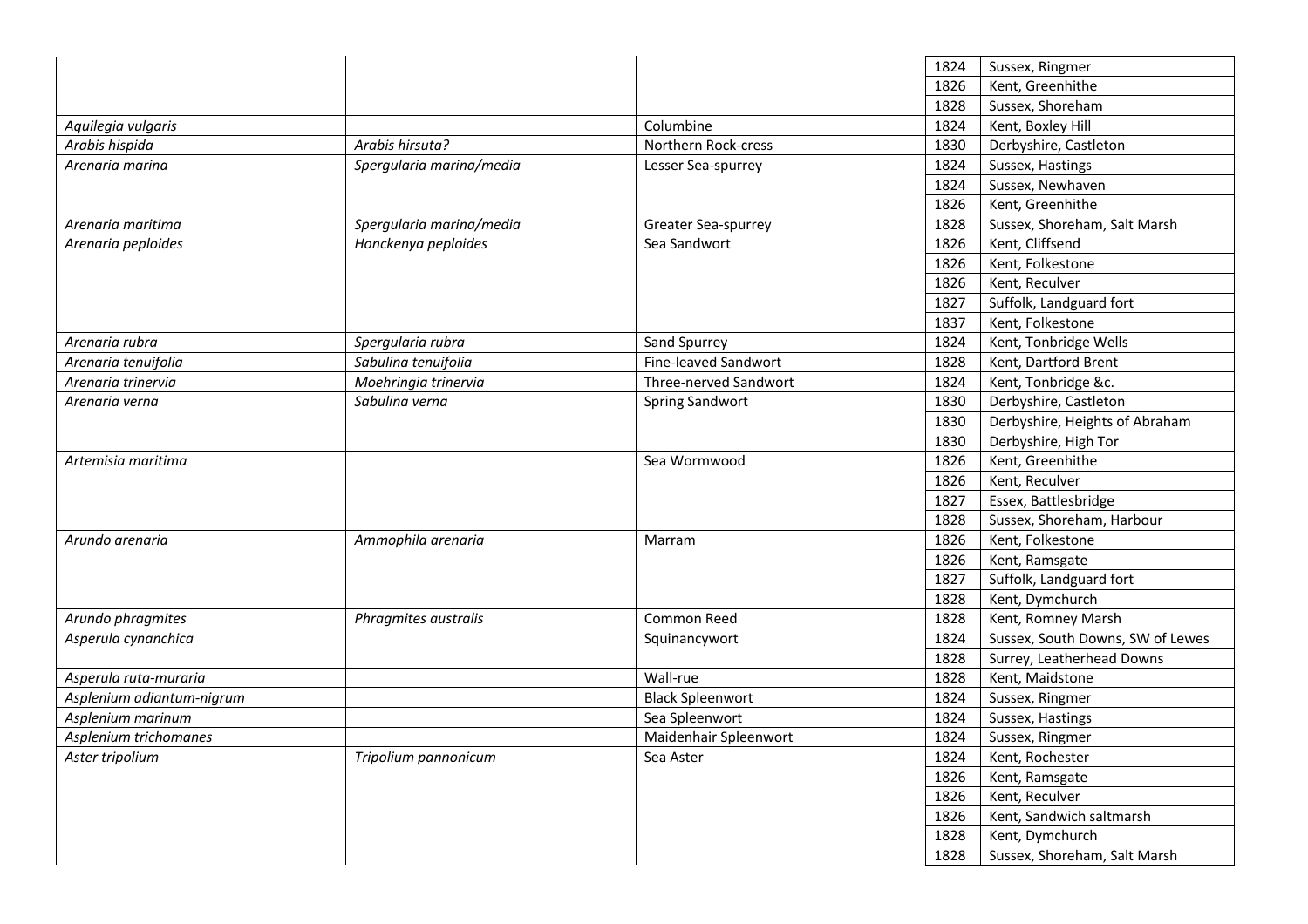|                               |                               |                       | 1842 | Glamorgan, Neath             |
|-------------------------------|-------------------------------|-----------------------|------|------------------------------|
| Astragalus glyciphyllos (sic) | Astragalus glycyphyllos       | Wild Liquorice        | 1830 | Derbyshire, Dovedale         |
| Atriplex laciniata            |                               | <b>Frosted Orache</b> | 1826 | Kent, Cliffsend              |
|                               |                               |                       | 1826 | Kent, Reculver               |
|                               |                               |                       | 1827 | Suffolk, Landguard fort      |
| Atriplex littoralis           |                               | Grass-leaved Orache   | 1824 | Kent, Rochester              |
|                               |                               |                       | 1826 | Kent, Cliffsend              |
|                               |                               |                       | 1828 | Sussex, Shoreham, Salt Marsh |
| Atriplex patula               |                               | Common Orache         | 1826 | Kent, Folkestone             |
|                               |                               |                       | 1828 | Sussex, Shoreham, Beach      |
| Atriplex portulacoides        |                               | Sea-purslane          | 1824 | Kent, Rochester              |
|                               |                               |                       | 1826 | Kent, Cliffsend              |
|                               |                               |                       | 1826 | Kent, Reculver               |
|                               |                               |                       | 1827 | Suffolk, Landguard fort      |
|                               |                               |                       | 1828 | Sussex, Shoreham, Harbour    |
| Beta maritima                 | Beta vulgaris subsp. maritima | Sea Beet              | 1824 | Sussex, Hastings             |
|                               |                               |                       | 1828 | Sussex, Shoreham, Beach      |
|                               |                               |                       | 1842 | Dyfed, Tenby                 |
| <b>Betonica officinalis</b>   |                               | Betony                | 1824 | Kent, Tonbridge Wells        |
|                               |                               |                       | 1824 | Sussex, Ringmer              |
|                               |                               |                       | 1828 | Surrey, Bookham Common       |
|                               |                               |                       | 1830 | Derbyshire, Dovedale         |
| <b>Blechnum boreale</b>       | <b>Blechnum spicant</b>       | Hard-fern             | 1824 | Kent, Tonbridge Wells        |
|                               |                               |                       | 1830 | Derbyshire, Axe Edge         |
| <b>Borago officinalis</b>     |                               | <b>Borage</b>         | 1828 | Sussex, Winchelsea           |
| Brassica oleracea             |                               | Wild Cabbage          | 1826 | Kent, Dover                  |
|                               |                               |                       | 1826 | Kent, Reculver               |
| <b>Bunias cakile</b>          | Cakile maritima               | Sea Rocket            | 1826 | Kent, Cliffsend              |
|                               |                               |                       | 1826 | Kent, Folkestone             |
|                               |                               |                       | 1826 | Kent, Reculver               |
|                               |                               |                       | 1827 | Suffolk, Landguard fort      |
| Bupleurum rotundifolium       |                               | Thorow-wax            | 1828 | Kent, Stone                  |
| Bupleurum tenuissimum         |                               | Slender Hare's-ear    | 1826 | Kent, Pegwell                |
|                               |                               |                       | 1826 | Kent, Ramsgate               |
|                               |                               |                       | 1827 | Essex, Maldon                |
| <b>Butomus umbellatus</b>     |                               | Flowering-rush        | 1826 | Kent, Greenhithe             |
|                               |                               |                       | 1827 | Essex, Maldon                |
| <b>Buxus sempervirens</b>     |                               | Box                   | 1828 | Surrey, Leatherhead Downs    |
| Calluna vulgaris              |                               | Heather               | 1824 | Kent, Waterdown forest &c.   |
|                               |                               |                       | 1828 | Surrey, Esher Commons        |
|                               |                               |                       | 1828 | Sussex, Hastings             |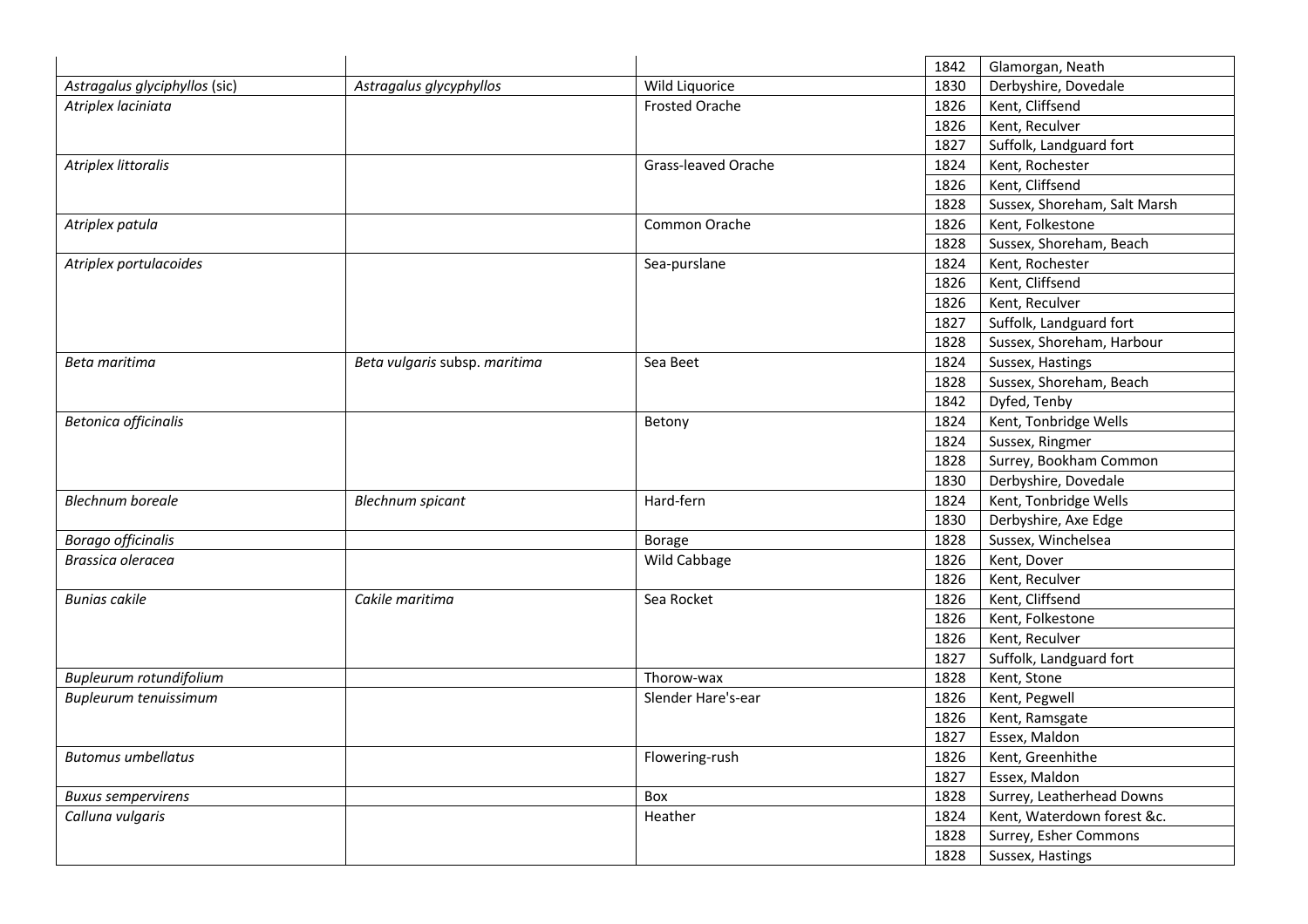| Campanula glomerata     |                        | Clustered Bellflower        | 1828 | Surrey, Leatherhead Downs        |
|-------------------------|------------------------|-----------------------------|------|----------------------------------|
|                         |                        |                             | 1828 | Surrey, Norbury Park             |
| Campanula hederacea     | Wahlenbergia hederacea | Ivy-leaved Bellflower       | 1842 | Gwent, Caerphilly                |
| Campanula latifolia     |                        | <b>Giant Bellflower</b>     | 1830 | Derbyshire, Ashbourne            |
|                         |                        |                             | 1830 | Derbyshire, Dovedale             |
|                         |                        |                             | 1830 | Derbyshire, Matlock              |
|                         |                        |                             | 1830 | Derbyshire, Wormhill             |
| Campanula patula        |                        | <b>Spreading Bellflower</b> | 1836 | Monmouthshire, Tintern Abbey     |
| Campanula trachelium    |                        | Nettle-leaved Bellflower    | 1828 | Surrey, Guildford, Chantries     |
|                         |                        |                             | 1828 | Surrey, Norbury Park             |
| Cardamine hirsuta       |                        | <b>Hairy Bittercress</b>    | 1824 | Sussex, Hastings                 |
|                         |                        |                             | 1830 | Derbyshire, Dovedale             |
| Cardamine impatiens     |                        | Narrow-leaved Bitter-cress  | 1830 | Derbyshire, Matlock              |
| Carduus acaulis         | Cirsium acaule         | Dwarf Thistle               | 1824 | Sussex, South Downs, SW of Lewes |
|                         |                        |                             | 1828 | Surrey, Leatherhead Downs        |
| Carduus eriophorus      | Cirsium eriophorum     | <b>Woolly Thistle</b>       | 1830 | Derbyshire, Hassop               |
|                         |                        |                             | 1830 | Derbyshire, Masson               |
|                         |                        |                             | 1837 | Kent, Lynne                      |
| Carduus Ianceolatus     | Cirsium vulgare        | <b>Spear Thistle</b>        | 1824 | Sussex, South Downs, SW of Lewes |
| Carduus palustris       | Cirsium palustre       | Marsh Thistle               | 1827 | Essex, Maldon                    |
| Carduus tenuiflorus     |                        | Slender Thistle             | 1824 | Kent, Chatham                    |
|                         |                        |                             | 1824 | Sussex, Hastings &c.             |
|                         |                        |                             | 1824 | Sussex, Piddinghoe               |
|                         |                        |                             | 1827 | Suffolk, Landguard fort          |
|                         |                        |                             | 1828 | Sussex, Shoreham                 |
| Centaurea calcitrapa    |                        | Red Star-thistle            | 1824 | Kent, Rochester                  |
|                         |                        |                             | 1824 | Sussex, South Downs, SW of Lewes |
| Centaurea solstitialis  |                        | Yellow Star-thistle         | 1827 | Kent, Dartford                   |
|                         |                        |                             | 1837 | Kent, Cheriton                   |
| Chenopodium acutifolium | Lipandra polysperma    | Many-seeded Goosefoot       | 1827 | Essex, Downham                   |
| Chenopodium maritimum   | Suaeda maritima        | Annual Sea-blite            | 1824 | Kent, Rochester                  |
|                         |                        |                             | 1826 | Kent, Reculver                   |
|                         |                        |                             | 1826 | Kent, Sandwich saltmarsh         |
|                         |                        |                             | 1828 | Sussex, Shoreham, Salt Marsh     |
| Chenopodium murale      | Chenopodiastrum murale | Nettle-leafed Goosefoot     | 1827 | Essex, Maldon                    |
| Chenopodium olidum      | Chenopodium vulvaria   | <b>Stinking Goosefoot</b>   | 1826 | Kent, Deal                       |
| Chenopodium urbicum     | Oxybasis urbica        | Upright Goosefoot           | 1827 | Essex, Downham                   |
| Chironia centaurium     | Centaurium erythraea   | Common Centaury             | 1824 | Sussex, Hastings                 |
|                         |                        |                             | 1828 | Kent, Darent Wood                |
| Chironia pulchella      | Centaurium pulchellum  | Lesser Centaury             | 1826 | Kent, Pegwell                    |
|                         |                        |                             | 1826 | Kent, Sandwich                   |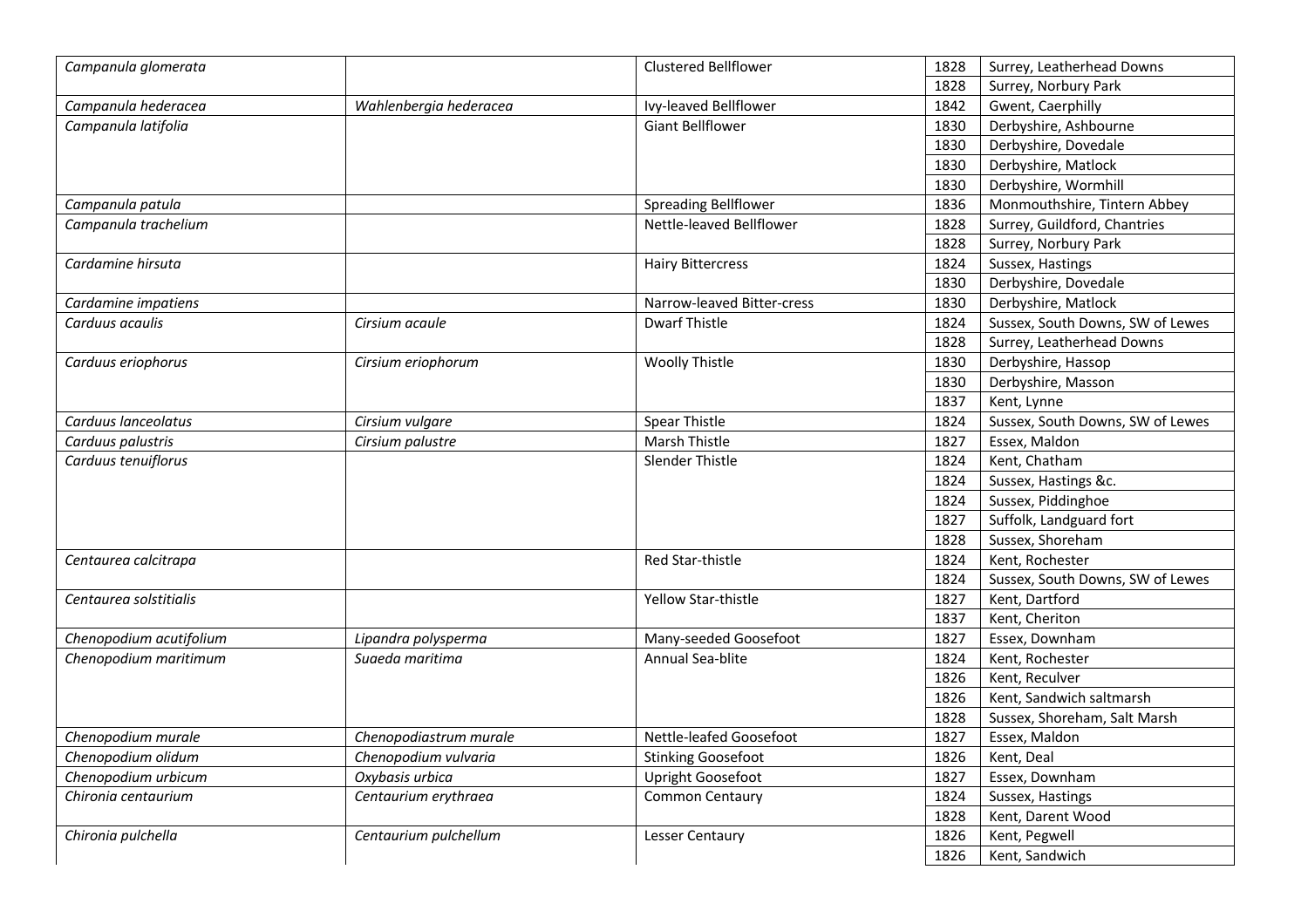|                               |                        |                                  | 1828 | Surrey, Little Bookham       |
|-------------------------------|------------------------|----------------------------------|------|------------------------------|
| Chlora perfoliata             | Blackstonia perfoliata | Yellow-wort                      | 1824 | Kent, Boxley Wood            |
|                               |                        |                                  | 1826 | Kent, Dover                  |
| Chrysanthemum segetum         | Glebionis segetum      | Corn Marigold                    | 1826 | Kent, Ashford                |
|                               |                        |                                  | 1827 | Essex, Maldon                |
|                               |                        |                                  | 1828 | Kent, Ashford                |
| Chrysosplenium oppositifolium |                        | Opposite-leaved Golden-saxifrage | 1824 | Sussex, Hastings             |
|                               |                        |                                  | 1830 | Derbyshire, Dovedale         |
| Circaea alpina                | Circaea x intermedia   | Alpine Enchanter's-nightshade    | 1830 | Derbyshire, Matlock          |
|                               |                        |                                  | 1830 | Derbyshire, Taddington Dale  |
| Clematis vitalba              |                        | Traveller's-joy                  | 1824 | Surrey, Croydon              |
| Clinopodium vulgare           |                        | <b>Wild Basil</b>                | 1830 | Derbyshire, Dovedale         |
| Cochlearia danica             |                        | Danish Scurveygrass              | 1827 | Suffolk, Landguard fort      |
| Cochlearia officinalis        |                        | Common Scurvygrass               | 1830 | Derbyshire, Castleton        |
| Colchium autumnale            |                        | <b>Meadow Saffron</b>            | 1836 | Monmouthshire, Monmouth      |
| Conyza squarrosa              | Inula conyzae          | Ploughman's-spikenard            | 1826 | Kent, Deal                   |
|                               |                        |                                  | 1826 | Kent, Doreyt Wood            |
|                               |                        |                                  | 1828 | Kent, Maidstone              |
|                               |                        |                                  | 1828 | Surrey, Guildford, Chantries |
|                               |                        |                                  | 1830 | Derbyshire, Love's walks     |
|                               |                        |                                  | 1837 | Kent, Cheriton               |
| Coriandrum sativum            |                        | Coriander                        | 1827 | Essex, Maldon                |
| Cotyledon umbilicus           | Umbilicus rupestris    | Navelwort                        | 1842 | Dyfed, Tenby                 |
| Crepis biennis                |                        | Rough Hawksbeard                 | 1826 | Kent, Ashford                |
|                               |                        |                                  | 1828 | Kent, Hythe                  |
|                               |                        |                                  | 1828 | Kent, Maidstone              |
|                               |                        |                                  | 1837 | Kent, Cheriton               |
| Crithmum maritimum            |                        | <b>Rock Samphire</b>             | 1824 | Sussex, Hastings             |
|                               |                        |                                  | 1826 | Kent, Deal                   |
|                               |                        |                                  | 1826 | Kent, Dover                  |
|                               |                        |                                  | 1842 | Dyfed, Tenby                 |
| Cuscuta epithymum             |                        | Dodder                           | 1824 | Kent, Tonbridge Wells        |
| Cyathea fragilis              | Cystopteris fragilis   | <b>Brittle Bladder-fern</b>      | 1830 | Derbyshire, Stony Middleton  |
| Dianthus armeria              |                        | Deptford Pink                    | 1828 | Kent, Darent Wood            |
|                               |                        |                                  | 1837 | Kent, Folkestone             |
| Dianthus caryophyllus         |                        | Clove Pink                       | 1824 | Kent, Rochester              |
| Digitalis purpurea            |                        | Foxglove                         | 1824 | Surrey, Godstone             |
|                               |                        |                                  | 1824 | Sussex, Hastings             |
|                               |                        |                                  | 1824 | Sussex, Ringmer              |
|                               |                        |                                  | 1828 | Sussex, Hastings             |
|                               |                        |                                  | 1830 | Derbyshire, Axe Edge         |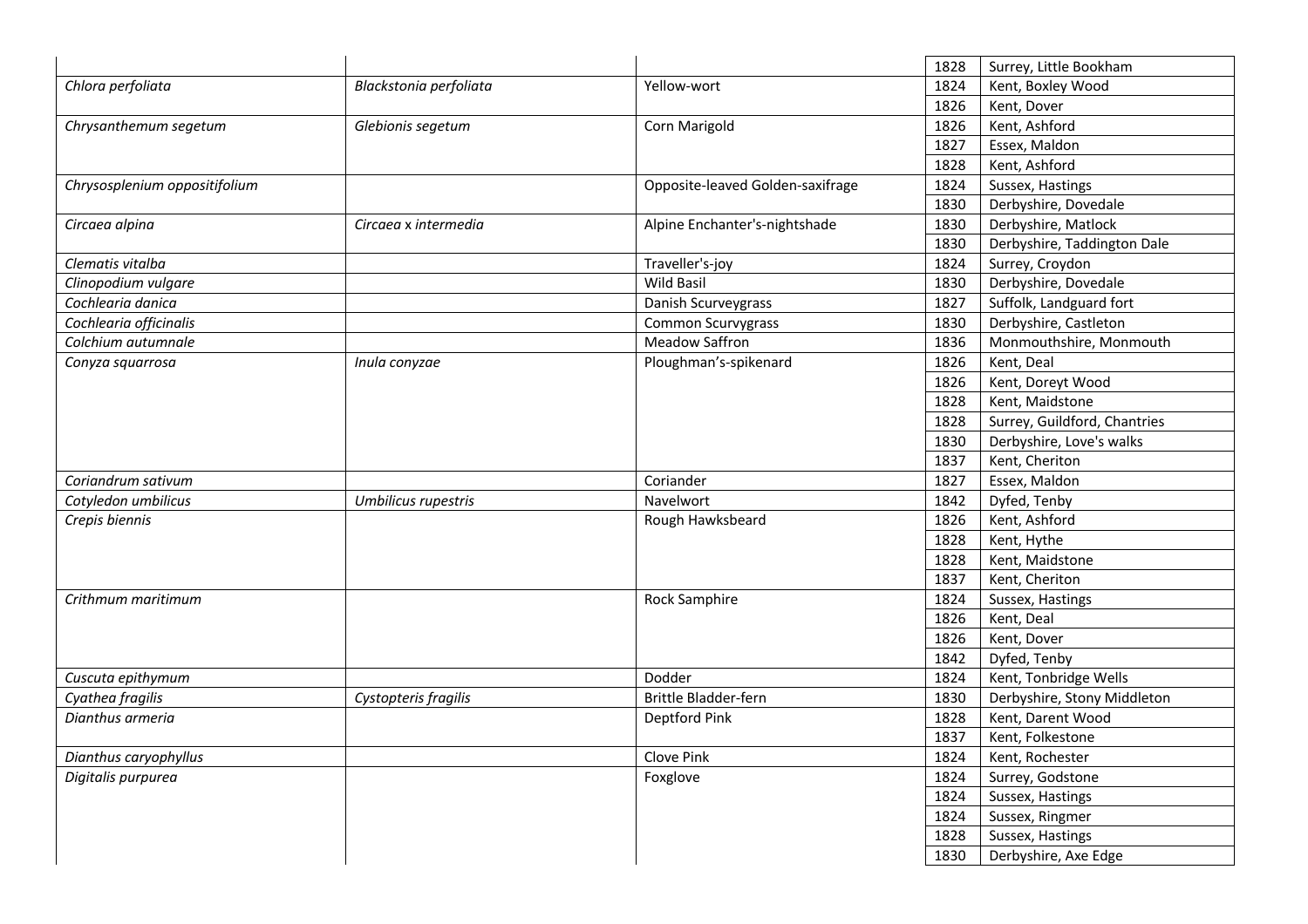|                             |                            |                                 | 1830 | Derbyshire, Brailsford           |
|-----------------------------|----------------------------|---------------------------------|------|----------------------------------|
| Dipsacus fullonum           |                            | <b>Wild Teasel</b>              | 1827 | Essex, near Chelmsford           |
| Dipsacus pilosus            |                            | <b>Small Teasel</b>             | 1826 | Kent, Ashford                    |
|                             |                            |                                 | 1828 | Kent, Ashford                    |
| Drosera rotundifolia        |                            | Round-leaved Sundew             | 1828 | Surrey, Esher Commons            |
| Epilobium augustifolium     | Chamaenerion angustifolium | Rosebay Willowherb              | 1824 | Kent, Lamberhurst                |
|                             |                            |                                 | 1828 | Surrey, Great Bookham            |
|                             |                            |                                 | 1828 | Sussex, Arundel                  |
| Epilobium palustre          |                            | Marsh Willowherb                | 1824 | Kent, Tonbridge Wells            |
|                             |                            |                                 | 1830 | Derbyshire, Brailsford           |
| Epilobium roseum            |                            | Pale Willowherb                 | 1830 | Derbyshire, Stony Middleton      |
| Epilobium tetragonum        |                            | Square-stalked Willowherb       | 1824 | Kent, Shipbourne                 |
|                             |                            |                                 | 1824 | Kent, Tonbridge                  |
|                             |                            |                                 | 1830 | Derbyshire, Brailsford           |
| Epipactis grandiflora       | Cephalanthera damasonium   | White Helleborine               | 1828 | Surrey, Leatherhead Downs        |
| Epipactis latifolia         | Epipactis helleborine      | <b>Broad-leaved Helleborine</b> | 1824 | Kent, Boxley Wood                |
| Erica cinerea               |                            | <b>Bell Heather</b>             | 1824 | Kent, Waterdown forest &c.       |
|                             |                            |                                 | 1828 | Surrey, Esher Commons            |
|                             |                            |                                 | 1828 | Sussex, Hastings                 |
| Erica tetralix              |                            | Cross-leaved Heath              | 1824 | Kent, Waterdown forest &c.       |
|                             |                            |                                 | 1828 | Surrey, Esher Commons            |
|                             |                            |                                 | 1830 | Derbyshire, Axe Edge             |
| Erica vulgaris              | Calluna vulgaris           | Heather                         | 1824 | Kent, Waterdown forest           |
|                             |                            |                                 | 1824 | Sussex, South Downs, SW of Lewes |
| Erodium cicutarium          |                            | Common Stork's-bill             | 1828 | Sussex, Shoreham, Salt Marsh     |
| Ervum hirsutum              | Ervilia hirsuta            | <b>Hairy Tare</b>               | 1824 | Kent, Tonbridge                  |
| Ervum tetraspermum          |                            | Smooth Tare                     | 1824 | Sussex, Isfield &c.              |
| Eryngium maritimum          |                            | Sea-holly                       | 1826 | Kent, Ramsgate                   |
|                             |                            |                                 | 1826 | Kent, Reculver                   |
|                             |                            |                                 | 1826 | Kent, Sandwich                   |
|                             |                            |                                 | 1827 | Suffolk, Landguard fort          |
|                             |                            |                                 | 1842 | Dyfed, Penelly                   |
| Euphorbia exigua            |                            | <b>Dwarf Spurge</b>             | 1826 | Kent, Sandwich saltmarsh         |
|                             |                            |                                 | 1828 | Surrey, Mickleham                |
| Euphorbia paralias          |                            | Sea Spurge                      | 1827 | Suffolk, Landguard fort          |
| Euphorbia platyphylla (sic) | Euphorbia platyphyllos     | <b>Broad-leaved Spurge</b>      | 1824 | Kent, Tonbridge Wells            |
| Euphrasia officinalis       |                            | Eyebright                       | 1824 | Sussex, South Downs, SW of Lewes |
| Fedia dentata               | Valerianella dentata       | Narrow-fruited Cornsalad        | 1828 | Surrey, Little Bookham           |
| Fedia olitoria              | Valerianella locusta       | Common Cornsalad                | 1830 | Derbyshire, Taddington Dale      |
| Festuca bromoides           | Vulpia bromoides           | Squirreltail Fescue             | 1828 | Surrey, Moulsey Hurst            |
| Festuca elatior             | Schedonorus arundinaceus   | <b>Tall Fescue</b>              | 1828 | Kent, New Romney                 |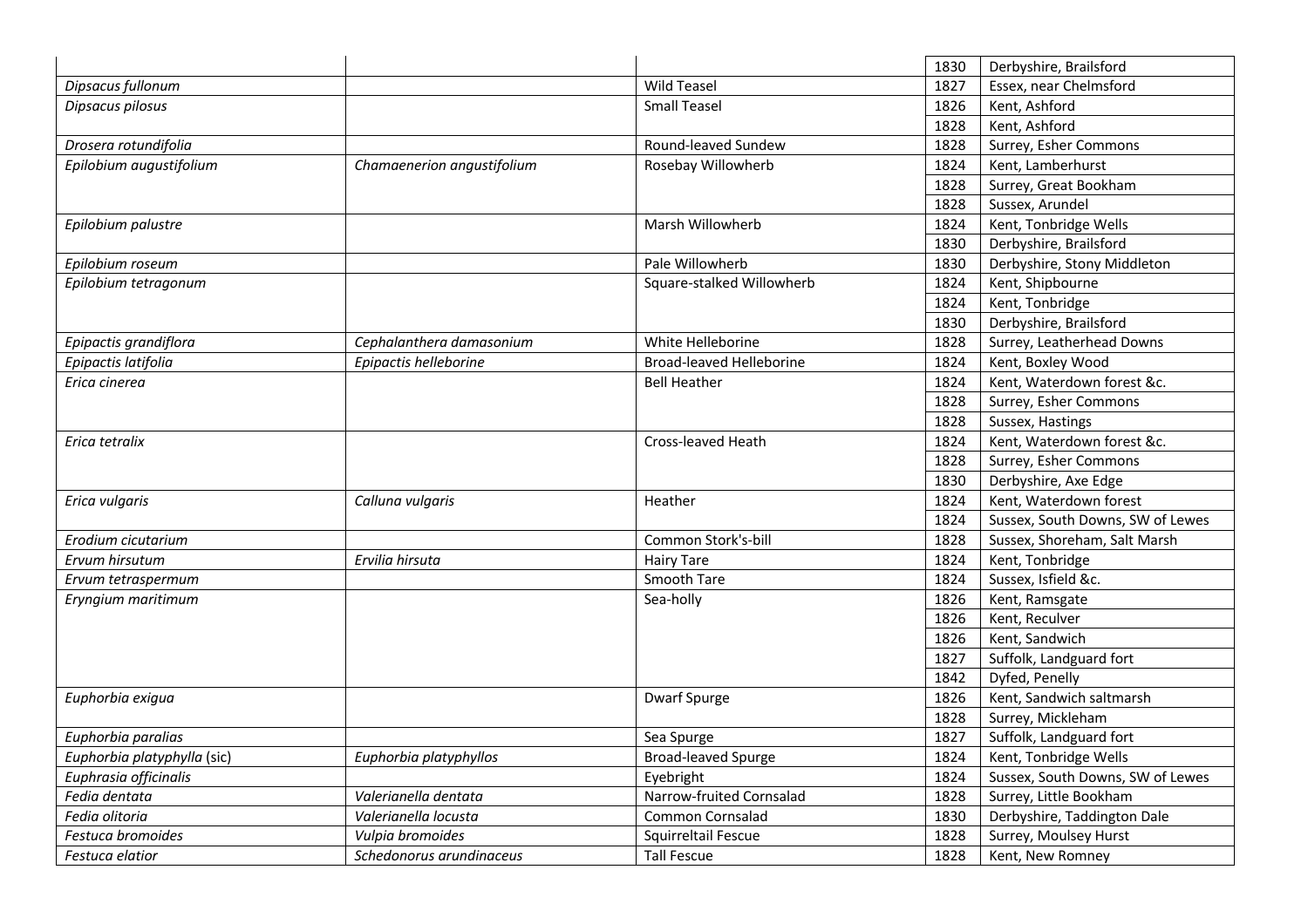| Festuca gigantea              | Schedonorus giganteus           | <b>Giant Fescue</b>       | 1830 | Derbyshire, Love's walks         |
|-------------------------------|---------------------------------|---------------------------|------|----------------------------------|
| Fragaria elatior              | Fragaria moschata               | Hautbois Strawberry       | 1828 | Surrey, Great Bookham            |
| Frankenia laevis              |                                 | Sea-heath                 | 1826 | Kent, Pegwell                    |
|                               |                                 |                           | 1828 | Sussex, Shoreham, Harbour        |
| Fumaria lutea                 | Pseudofumaria lutea             | <b>Yellow Corydalis</b>   | 1830 | Derbyshire, Bonsal               |
|                               |                                 |                           | 1841 | Yorkshire, Fountains Abbey       |
| Galium cruciatum              | Cruciata laevipes               | Crosswort                 | 1830 | Derbyshire, Hassop               |
| Galium pusillum               | Galium sterneri                 | Limestone Bedstraw        | 1830 | Derbyshire, Castleton            |
|                               |                                 |                           | 1830 | Derbyshire, Masson               |
| Galium saxatile               |                                 | <b>Heath Bedstraw</b>     | 1824 | Kent, Tonbridge Wells            |
|                               |                                 |                           | 1830 | Derbyshire, Axe Edge             |
| Galium tricorne               | Galium tricornutum              | Corn Cleavers             | 1826 | Kent, Margate                    |
| Galium verum                  |                                 | Lady's Bedstraw           | 1824 | Sussex, South Downs, SW of Lewes |
| Galium witheringii            | Galium palustre                 | Marsh-bedstraw            | 1824 | Sussex, Isfield                  |
|                               |                                 |                           | 1824 | Sussex, Ringmer                  |
| Genista anglica               |                                 | Petty Whin                | 1824 | Kent, Waterdown forest           |
|                               |                                 |                           | 1828 | Surrey, Bookham Common           |
| Genista tinctoria             |                                 | Dyer's Greenweed          | 1824 | Kent, Shipbourne                 |
|                               |                                 |                           | 1824 | Kent, Tonbridge                  |
| Gentiana amarella             | Gentianella amarella            | Autumn Gentian            | 1830 | Derbyshire, Masson               |
| Geranium columbinum           |                                 | Long-stalked Crane's-bill | 1824 | Kent, Boxley Wood                |
|                               |                                 |                           | 1828 | Kent, Darent Wood                |
| Geranium lucidum              |                                 | Shining Crane's-bill      | 1830 | Derbyshire, Bonsal               |
| Geranium pratense             |                                 | Meadow Crane's-bill       | 1830 | Derbyshire, Castleton            |
|                               |                                 |                           | 1830 | Derbyshire, Dovedale             |
|                               |                                 |                           | 1830 | Derbyshire, Hassop               |
| Geranium Robertianum fl. Albo | Geranium robertianum white form | Herb-Robert               | 1836 | Monmouthshire, Tintern Abbey     |
| Glaucium luteum               | Glaucium flavum                 | Yellow Horned-poppy       | 1824 | Sussex, Hastings                 |
|                               |                                 |                           | 1824 | Sussex, Newhaven                 |
|                               |                                 |                           | 1826 | Kent, Cliffsend                  |
|                               |                                 |                           | 1828 | Sussex, Shoreham, Beach          |
| Glaux maritima                | Lysimachia maritima             | Sea-milkwort              | 1826 | Kent, Sandwich                   |
| Gnaphalium germanicum         | Filago germanica                | Common Cudweed            | 1824 | Sussex, South Downs, SW of Lewes |
| Gnaphalium margaritaceum      | Anaphalis margaritacea          | <b>Pearly Everlasting</b> | 1828 | Sussex, Lower Lancing            |
| Gnaphalium minimum            | Logfia minima                   | Small Cudweed             | 1824 | Kent, Tonbridge Wells            |
|                               |                                 |                           | 1828 | Kent, Dartford Brent             |
|                               |                                 |                           | 1828 | Surrey, Esher Commons            |
| Gnaphalium rectum             | Omalotheca sylvatica            | <b>Heath Cudweed</b>      | 1828 | Kent, Wood beyond Darent Wood    |
| Hedypnois hirta               | Leontodon saxatilis             | Lesser Hawkbit            | 1824 | Sussex, South Downs, SW of Lewes |
| Heracleum sphondylium         |                                 | Hogweed                   | 1830 | Derbyshire, Bakewell             |
| Hieracium murorum             |                                 | Hawkweed agg.             | 1824 | Kent, Tonbridge Wells            |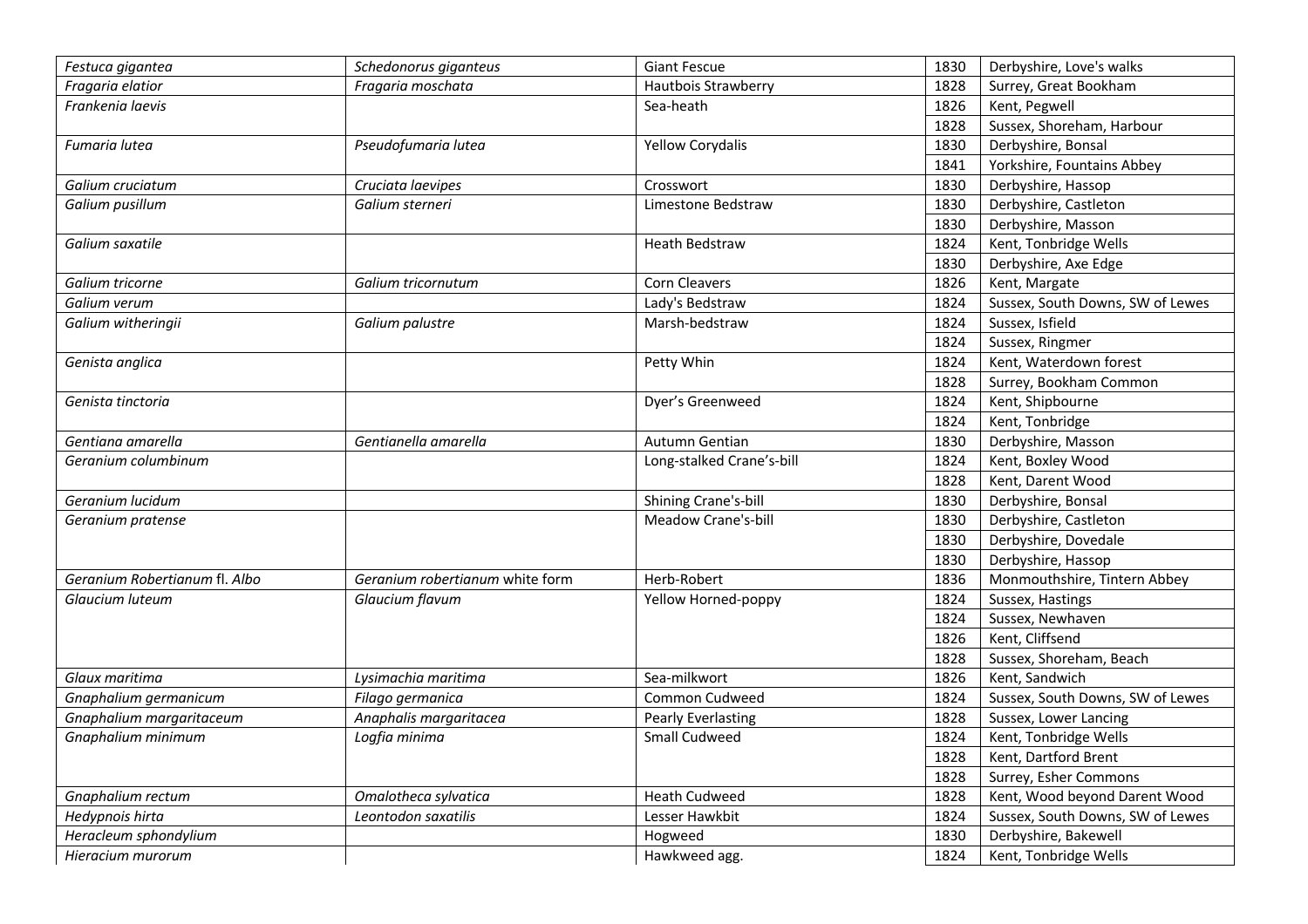|                          |                          |                          | Derbyshire, Ashbourne<br>1830            |  |
|--------------------------|--------------------------|--------------------------|------------------------------------------|--|
|                          |                          |                          | 1830<br>Derbyshire, Castleton            |  |
|                          |                          |                          | 1830<br>Derbyshire, Chappel              |  |
|                          |                          |                          | Derbyshire, Dovedale<br>1830             |  |
| Hieracium pilosella      | Pilosella officinarum    | Mouse-ear-hawkweed       | Sussex, South Downs, SW of Lewes<br>1824 |  |
| Hieracium sabaudum       |                          | Autumn Hawkweed          | Kent, Tonbridge Wells<br>1824            |  |
|                          |                          |                          | Kent, Woolwich<br>1826                   |  |
|                          |                          |                          | 1827<br>Kent, Swanley wood               |  |
|                          |                          |                          | 1828<br>Kent, Wood beyond Darent Wood    |  |
|                          |                          |                          | 1828<br>Sussex, Hastings                 |  |
|                          |                          |                          | 1828<br>Sussex, Rye                      |  |
| Hieracium umbellatum     |                          | Umbellate Hawkweed       | Kent, Tonbridge Wells<br>1824            |  |
|                          |                          |                          | 1826<br>Kent, Orpington                  |  |
|                          |                          |                          | 1827<br>Kent, Swanley wood               |  |
|                          |                          |                          | 1828<br>Kent, Darent Wood                |  |
|                          |                          |                          | 1828<br>Sussex, Arundel                  |  |
|                          |                          |                          | 1828<br>Sussex, Hastings                 |  |
| Hippophae rhamnoides     |                          | Sea-buckthorn            | 1826<br>Kent, Dover                      |  |
|                          |                          |                          | 1826<br>Kent, Folkestone                 |  |
|                          |                          |                          | 1826<br>Kent, Sandwich                   |  |
| Hordeum maritimum        |                          | Sea Barley               | Kent, Rochester<br>1824                  |  |
|                          |                          |                          | 1826<br>Kent, Greenhithe                 |  |
|                          |                          |                          | 1828<br>Sussex, Shoreham, Salt Marsh     |  |
| Hydrocharis morsus ranae | Hydrocharis morsus-ranae | Frogbit                  | 1828<br>Kent, New Romney                 |  |
|                          |                          |                          | 1828<br>Sussex, Lancing                  |  |
| Hypericum androsaemum    |                          | Tutsan                   | 1824<br>Kent, Shipbourne                 |  |
|                          |                          |                          | 1824<br>Kent, Tonbridge Wells            |  |
|                          |                          |                          | 1828<br>Sussex, Steyning                 |  |
| Hypericum hirsutum       |                          | Hairy St John's-wort     | 1824<br>Sussex, Ringmer                  |  |
| Hypericum humifusum      |                          | Trailing St John's-wort  | 1826<br>Kent, Orpington                  |  |
| Hypericum perforatum     |                          | Perforate St John's-wort | 1824<br>Kent, Tonbridge                  |  |
| Hypericum pulchrum       |                          | Slender St John's-wort   | 1824<br>Kent, Tonbridge Wells            |  |
|                          |                          |                          | 1824<br>Sussex, Ringmer                  |  |
| Ilex aquifolium          |                          | Holly                    | Surrey, Bookham Common<br>1828           |  |
|                          |                          |                          | 1828<br>Surrey, Leatherhead Downs        |  |
| Impatiens biflora        | Impatiens capensis       | Orange Balsam            | 1828<br>Surrey, Guildford                |  |
| Inula pulicaria          | Pulcaria vulgaris        | Small Fleabane           | 1827<br>Essex, Downham                   |  |
|                          |                          |                          | 1827<br>Essex, Maldon                    |  |
|                          |                          |                          | 1827<br>Essex, Norton                    |  |
|                          |                          |                          | 1828<br>Surrey, Little Bookham           |  |
|                          |                          |                          |                                          |  |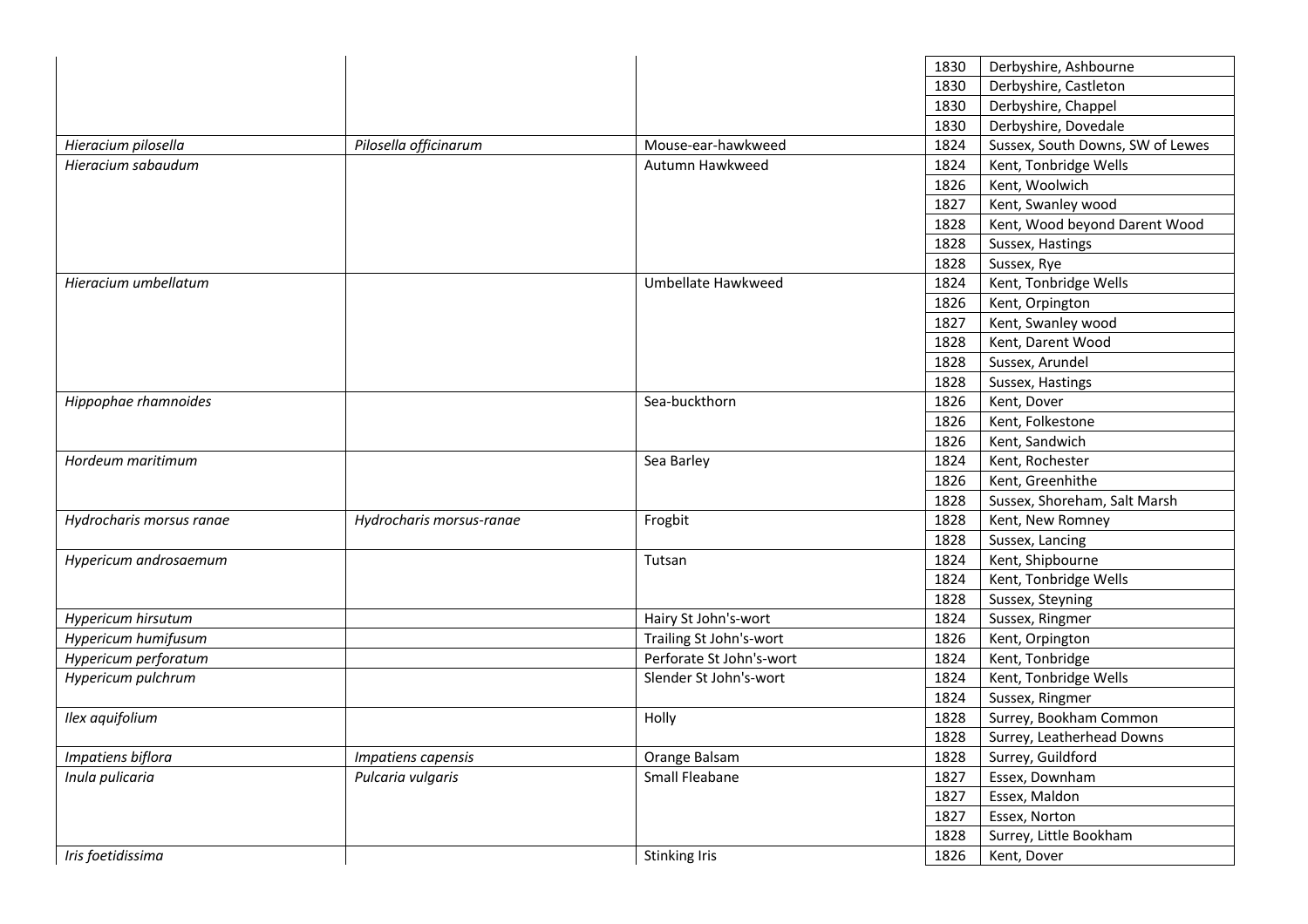|                                 |                                |                            | 1828 | Kent, Darent Wood                |
|---------------------------------|--------------------------------|----------------------------|------|----------------------------------|
|                                 |                                |                            | 1828 | Kent, Hythe                      |
| Jasione montana                 |                                | Sheep's-bit                | 1824 | Kent, Tonbridge Wells            |
|                                 |                                |                            | 1828 | Surrey, Moulsey Hurst            |
| Juncus acutus                   |                                | Sharp Rush                 | 1826 | Kent, Sandwich                   |
|                                 |                                |                            | 1842 | Dyfed, Penelly                   |
| Juncus coenosus                 | Juncus gerardii                | Saltmarsh Rush             | 1827 | Essex, Battlesbridge             |
|                                 |                                |                            | 1828 | Kent, Dymchurch                  |
| Juncus maritimus                |                                | Sea Rush                   | 1826 | Kent, Faversham                  |
|                                 |                                |                            | 1826 | Kent, Sandwich                   |
|                                 |                                |                            | 1827 | Essex, Maldon                    |
| Lactuca virosa                  |                                | <b>Great Lettuce</b>       | 1827 | Essex, Downham                   |
|                                 |                                |                            | 1827 | Essex, Maldon                    |
|                                 |                                |                            | 1827 | Essex, Rawreth                   |
| Lavatera arborea                | Malva arborea                  | Tree-mallow                | 1826 | Kent, Kingsgate                  |
| Lepidium campestre              |                                | Field Pepperwort           | 1824 | Kent, Tonbridge                  |
| Lepidium ruderale               |                                | Narrow-leaved Pepperwort   | 1827 | Essex, Harwich; Downham; Maldon  |
|                                 |                                |                            | 1827 | Essex, Maldon                    |
| Ligustrum vulgare               |                                | <b>Wild Privet</b>         | 1824 | Surrey, Croydon                  |
| Linum angustifolium             | Linum bienne                   | Pale Flax                  | 1824 | Sussex, Hastings                 |
|                                 |                                |                            | 1826 | Kent, Pegwell                    |
| Linum catharticum               |                                | <b>Fairy Flax</b>          | 1824 | Sussex, South Downs, SW of Lewes |
| Lithospermum purpureo-coeruleum | Aegonychon purpureocaeruleum   | Purple Gromwell            | 1826 | Kent, Doreyt Wood                |
| Lotus corniculatus              |                                | Common Bird's-foot-trefoil | 1824 | Sussex, South Downs, SW of Lewes |
| Luciola forsteri                | Luzula forsteri                | Southern Wood-rush         | 1826 | Kent, Doreyt Wood                |
| Lychnis dioica                  | Silene dioica                  | <b>Red Campion</b>         | 1824 | Sussex, Lewes &c.                |
| Lycopodium inundatum            | Lycopodiella inundata          | Marsh Clubmoss             | 1828 | Surrey, Esher Commons            |
| Malva moschata                  |                                | Musk-mallow                | 1824 | Sussex, Hastings                 |
|                                 |                                |                            | 1826 | Kent, Ashford                    |
|                                 |                                |                            | 1827 | Essex, Maldon                    |
|                                 |                                |                            | 1830 | Derbyshire, Brailsford           |
| Malva sylvestris                |                                | <b>Common Mallow</b>       | 1826 | Kent, Sandown Castle             |
| Malva sylvestris B florealbo    | Malva sylvestris f. albiflora  | <b>Common Mallow</b>       | 1826 | Kent, Margate                    |
| Medicago falcata                | Medicago sativa subsp. falcata | Sickle Medick              | 1827 | Suffolk, Woolpit                 |
| Medicago lupulina               |                                | <b>Black Medick</b>        | 1824 | Sussex, South Downs, SW of Lewes |
| Medicago maculata               | Medicago arabica               | <b>Spotted Medick</b>      | 1824 | Sussex, Hastings                 |
|                                 |                                |                            | 1828 | Kent, Hythe                      |
|                                 |                                |                            | 1828 | Sussex, Winchelsea               |
| Medicago minima                 |                                | <b>Bur Medick</b>          | 1827 | Suffolk, Landguard fort          |
| Medicago sativa                 | Medicago sativa subsp. sativa  | Lucerne                    | 1826 | Kent, Margate                    |
| Melampyrum pratense             |                                | Common Cow-wheat           | 1824 | Sussex, Isfield                  |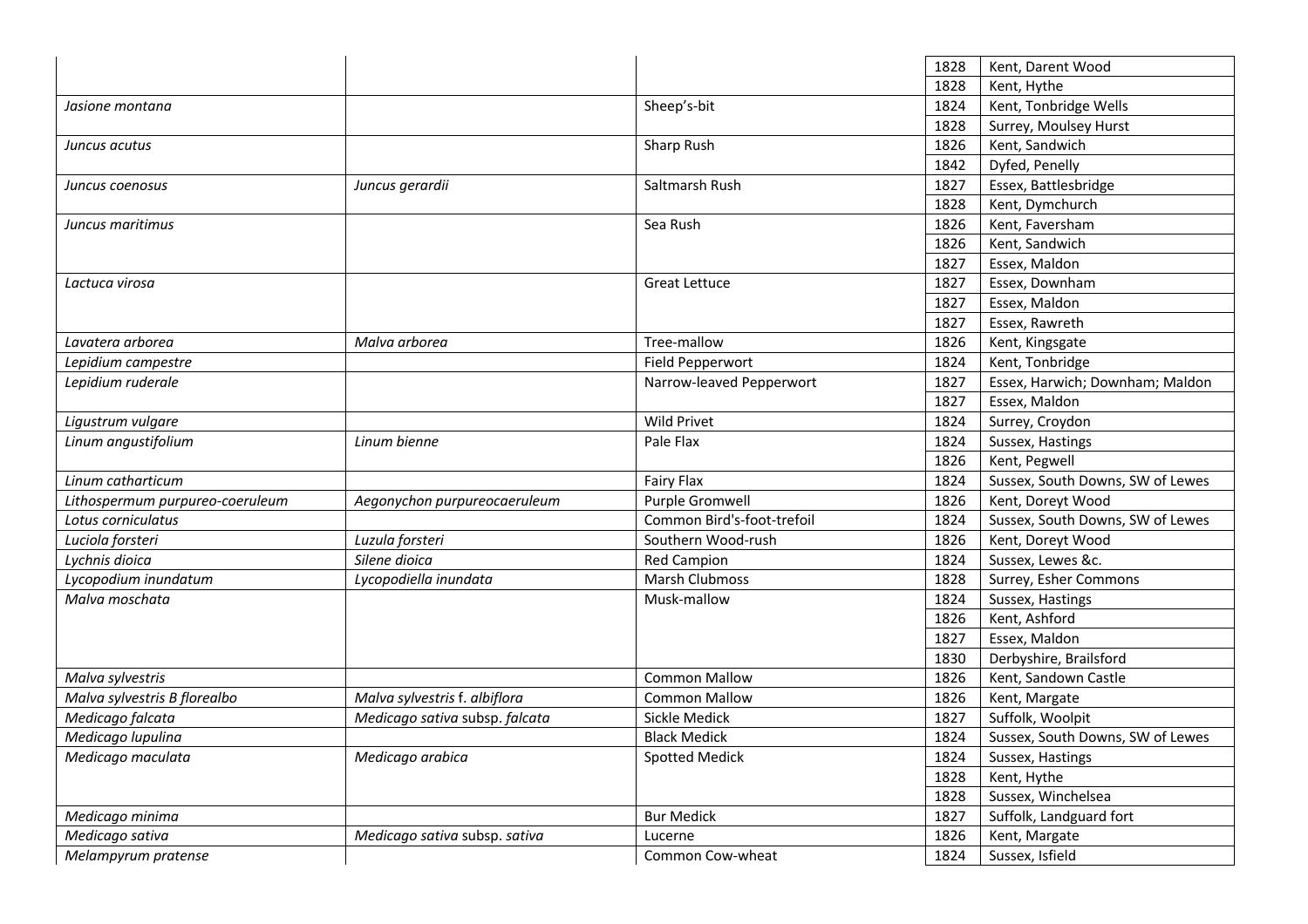|                         |                                   |                              | 1828 | Kent, Darent Wood              |
|-------------------------|-----------------------------------|------------------------------|------|--------------------------------|
| Melanopyrum pratense    |                                   | Common Cow-wheat             | 1824 | Sussex, Ringmer                |
| Melica caerulea         | Molinia caerulea                  | Purple Moor-grass            | 1824 | Kent, Tonbridge Wells          |
| Melica uniflora         |                                   | <b>Wood Melick</b>           | 1824 | Kent, Boxley Wood              |
|                         |                                   |                              | 1824 | Sussex, Isfield &c.            |
|                         |                                   |                              | 1824 | Sussex, Ringmer                |
| Mentha pulegium         |                                   | Pennyroyal                   | 1828 | Surrey, Bookham Common         |
| Mentha rotundifolia     | Mentha suaveolens                 | Round-leaved Mint            | 1836 | Monmouthshire, Tintern Abbey   |
|                         | Mentha x smithiana (M. aquatica x |                              |      | Northumberland, Berwick-upon-  |
| Mentha rubra            | arvensis x spicata)               | <b>Tall Mint</b>             | 1838 | Tweed                          |
| Mercurialis annua       |                                   | <b>Annual Mercury</b>        | 1824 | Kent, Rochester                |
| Meum foeniculum         | Foeniculum vulgare                | Fennel                       | 1828 | Sussex, Shoreham               |
| Myosotis caespitosa     | Myosotis laxa                     | Tufted Forget-me-not         | 1828 | Surrey, Bookham Common         |
|                         |                                   |                              | 1828 | Sussex, Lancing                |
|                         |                                   |                              | 1830 | Derbyshire, Ashbourne          |
| Nardus stricta          |                                   | Mat-grass                    | 1828 | Surrey, Esher Commons          |
| Narthecium ossifragum   |                                   | Bog Asphodel                 | 1824 | Kent, Waterdown forest         |
| Oenanthe crocata        |                                   | Hemlock Water-dropwort       | 1824 | Sussex, Hastings               |
| Oenanthe phellandrium   | Oenanthe aquatica                 | Fine-leaved Water-dropwort   | 1828 | Kent, New Romney               |
| Oenanthe pimpinelloides |                                   | Corky-fruited Water-dropwort | 1826 | Kent, Greenhithe               |
|                         |                                   |                              | 1828 | Kent, New Romney               |
| Oenothera biennis       |                                   | Evening-primrose             | 1824 | Kent, Tonbridge Wells          |
| Ononis arvensis         | Ononis spinosa                    | Spiny Restharrow             | 1826 | Kent, Sandown Castle           |
| Ophrys spiralis         | Spiranthes spiralis               | Autumn Lady's-tresses        | 1826 | Kent, Dartford Heath           |
| Orchis hircina          | Himantoglossum hircinum           | <b>Lizard Orchid</b>         | 1826 | Kent, Doreyt Wood              |
| Orchis maculata         | Dactylorhiza fuchsii/maculata     | Heath Spotted-orchid         | 1828 | Surrey, Mickleham              |
| Orchis pyramidalis      | Anacamptis pyramidalis            | Pyramidal Orchid             | 1828 | Surrey, Mickleham              |
| Origanum vulgare        |                                   | Wild Marjoram                | 1826 | Kent, Doreyt Wood              |
| Ornithopus perpusillus  |                                   | Bird's-foot                  | 1824 | Sussex, Hastings               |
| Orobanche major         | Orobanche rapum-genistae          | Greater Broomrape            | 1837 | Kent, Cheriton                 |
| Orobanche minor         |                                   | Common Broomrape             | 1828 | Surrey, Mickleham              |
| Orobus tuberosus        | Lathyrus linifolius               | Bitter-vetch                 | 1824 | Sussex, Isfield &c.            |
|                         |                                   |                              | 1824 | Sussex, Ringmer                |
| Oxalis acetosa          | Oxalis acetosella                 | Wood-sorrel                  | 1830 | Derbyshire, Heights of Abraham |
| Papaver hybridum        | Roemeria hispida                  | Rough Poppy                  | 1828 | Sussex, Southwick              |
| Parnassia palustris     |                                   | Grass-of-Parnassus           | 1830 | Derbyshire, Grimlow            |
|                         |                                   |                              | 1830 | Derbyshire, Masson             |
|                         |                                   |                              | 1830 | Derbyshire, Taddington Dale    |
| Pastinaca sativa        |                                   | Parsnip                      | 1828 | Kent, Hythe                    |
| Peplis portula          | Lythrum portula                   | Water-purslane               | 1824 | Kent, Tonbridge Wells          |
|                         |                                   |                              | 1828 | Kent, Darent Wood              |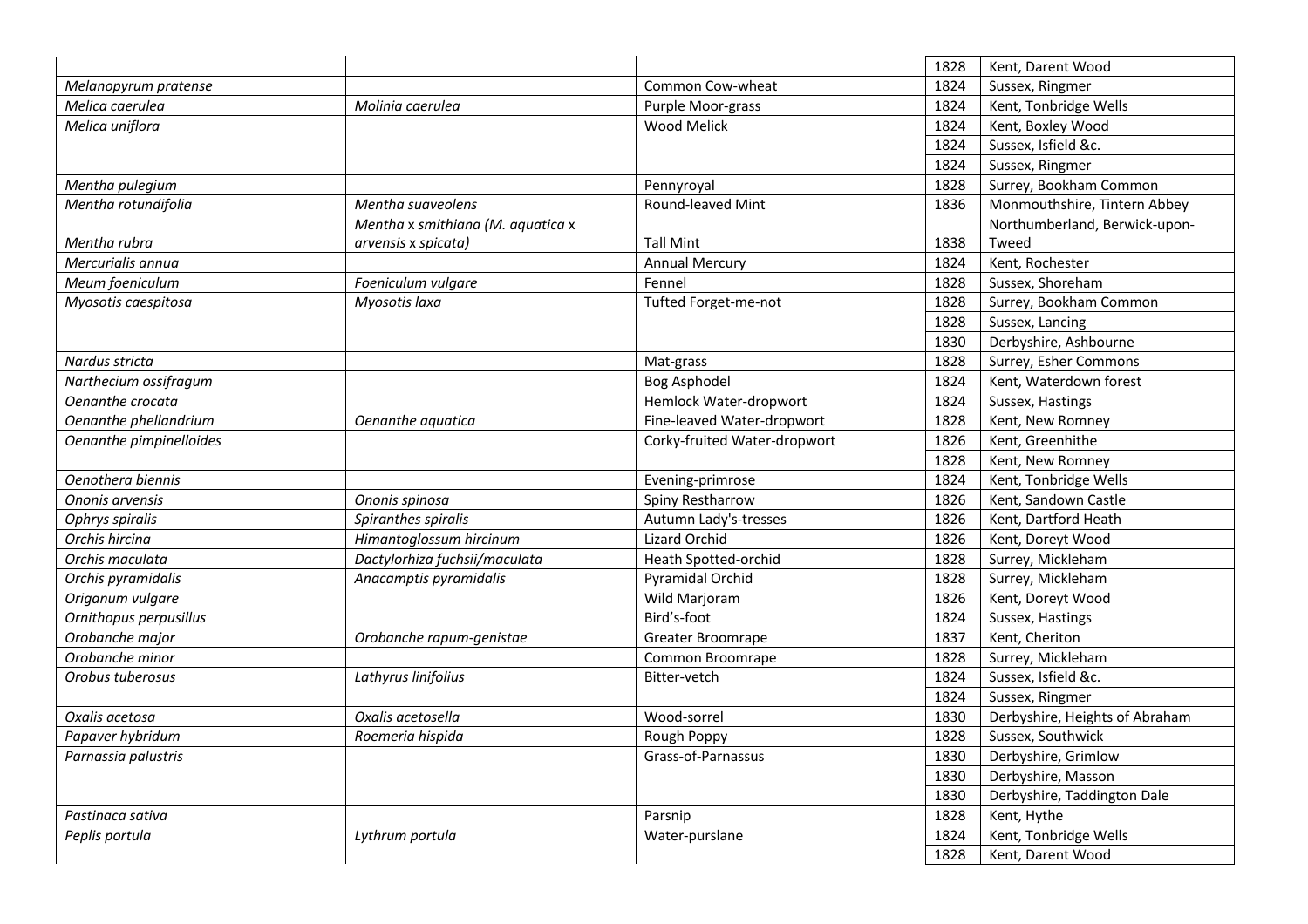|                        |                                        |                          | 1828 | Surrey, Bookham Common           |
|------------------------|----------------------------------------|--------------------------|------|----------------------------------|
| Peucedanum officinale  |                                        | Hog's Fennel             | 1826 | Kent, Faversham                  |
| Phleum arenarium       |                                        | Sand Cat's-tail          | 1826 | Kent, Sandwich                   |
| Phyteuma orbiculare    |                                        | Round-headed Rampion     | 1824 | Sussex, Downs nr. Lewes          |
|                        |                                        |                          | 1828 | Surrey, Leatherhead Downs        |
| Pimpinella magna       | Pimpinella major                       | Greater Burnet-saxifrage | 1824 | Kent, Boxley Wood                |
|                        |                                        |                          | 1826 | Kent, Ashford                    |
|                        |                                        |                          | 1826 | Kent, Sandwich                   |
|                        |                                        |                          | 1828 | Kent, Maidstone                  |
|                        |                                        |                          | 1830 | Derbyshire, Castleton            |
|                        |                                        |                          | 1830 | Derbyshire, Cromford             |
| Pimpinella saxifraga   |                                        | Burnet-saxifrage         | 1824 | Kent, Boxley Wood                |
| Pisum maritimum        | Lathyrus japonicus                     | Sea Pea                  | 1826 | Kent, Deal                       |
| Plantago coronopus     |                                        | Buck's-horn Plantain     | 1824 | Sussex, Hastings                 |
|                        |                                        |                          | 1824 | Sussex, Newhaven                 |
| Plantago lanceolata    |                                        | Ribwort Plantain         | 1824 | Sussex, South Downs, SW of Lewes |
| Plantago maritima      |                                        | Sea Plantain             | 1826 | Kent, Pegwell                    |
| Poa maritima           | Puccinellia maritima                   | Common Saltmarsh-grass   | 1824 | Kent, Rochester                  |
| Poa nemoralis          |                                        | Wood Meadow-grass        | 1830 | Derbyshire, Masson               |
| Potamogeton pectinatus | Stuckenia pectinata                    | <b>Fennel Pondweed</b>   | 1826 | Kent, Greenhithe                 |
|                        |                                        |                          | 1828 | Kent, Dymchurch                  |
| Potentilla argentea    |                                        | Hoary Cinquefoil         | 1826 | Kent, Dartford Heath             |
| Prenanthes muralis     | Mycelis muralis                        | Wall Lettuce             | 1824 | Kent, Tonbridge Wells            |
|                        |                                        |                          | 1828 | Surrey, Guildford, Chantries     |
|                        |                                        |                          | 1830 | Derbyshire, Ashbourne            |
|                        |                                        |                          | 1830 | Derbyshire, Hassop               |
|                        |                                        |                          | 1830 | Derbyshire, Matlock              |
|                        |                                        |                          | 1841 | Yorkshire, Leeds                 |
| Prunella vulgaris      |                                        | Selfheal                 | 1824 | Sussex, South Downs, SW of Lewes |
| Prunus cerasus         |                                        | <b>Dwarf Cherry</b>      | 1824 | Surrey, Godstone                 |
| Pyrus aria             | Sorbus aria                            | Common whitebeam         | 1828 | Surrey, Leatherhead Downs        |
| Radiola millegrana     | Linum radiola                          | Allseed                  | 1826 | Kent, Sandwich                   |
| Rhaphanus maritimus    | Raphanus raphanistrum subsp. maritimus | Sea Radish               | 1842 | Dyfed, Tenby                     |
| Rosa rubiginosa        |                                        | Sweet-briar              | 1824 | Kent, Boxley Wood                |
|                        |                                        |                          | 1828 | Surrey, Leatherhead Downs        |
| Rosa spinosissima      |                                        | <b>Burnet Rose</b>       | 1824 | Kent, Boxley Wood                |
| Rottbollia incurvata   | Parapholis incurva                     | Curved Hard-grass        | 1827 | Essex, Tilbury fort              |
| Rubus fruticosus       | Rubus fruticosus agg.                  | Blackberry               | 1827 | Essex, Woodham Ferrers           |
| Rubus glandulosus      | Rubus turneri                          | Turner's Bramble         | 1827 | Essex, Woodham Ferrers           |
| Rubus leucostachys     |                                        | Coarsely-toothed Bramble | 1827 | Essex, Woodham Ferrers           |
| Rumex acetosa          |                                        | Common Sorrel            | 1824 | Sussex, South Downs, SW of Lewes |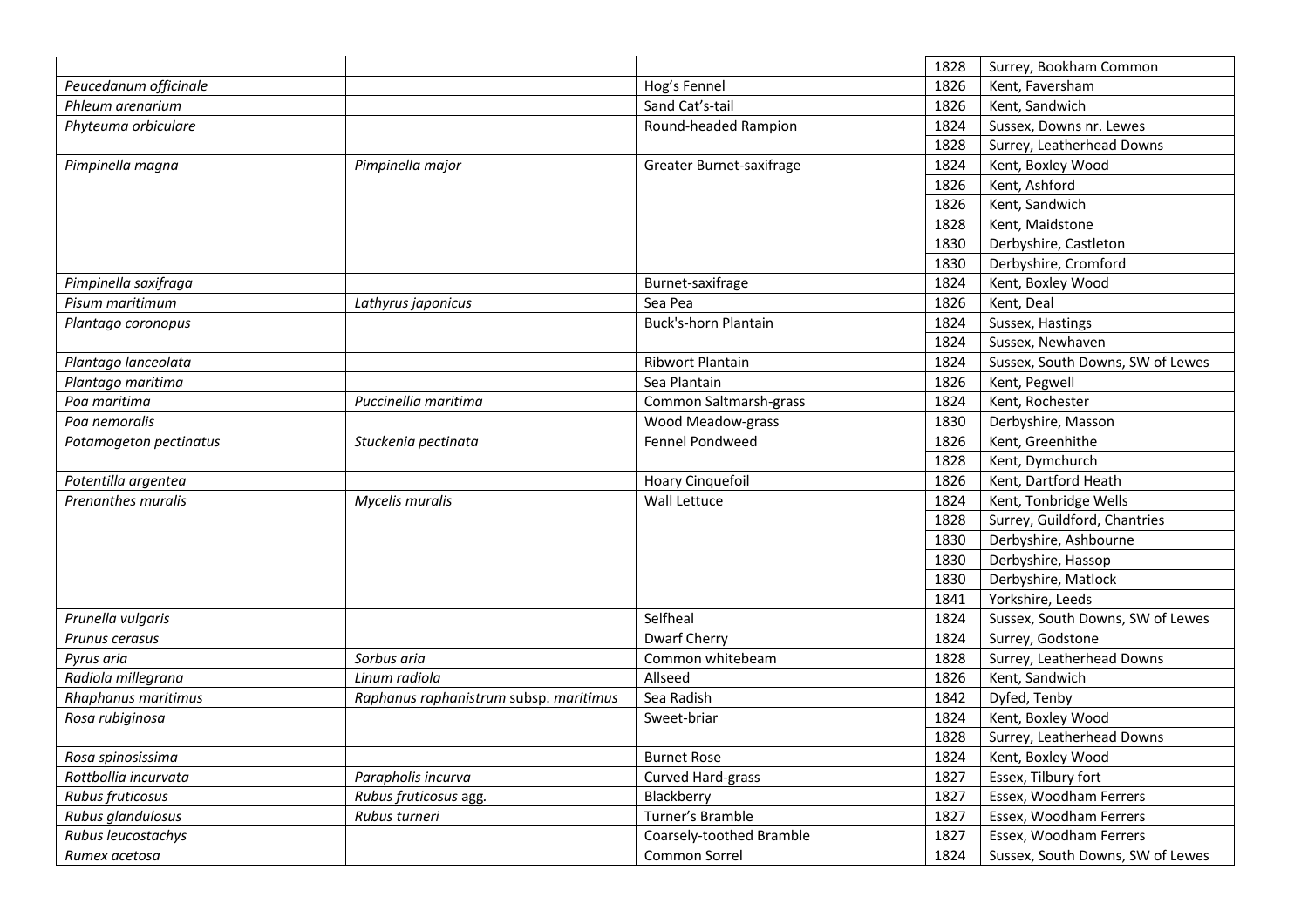|                                     |                                | Sheep's Sorrel              |              | Sussex, South Downs, SW of Lewes |
|-------------------------------------|--------------------------------|-----------------------------|--------------|----------------------------------|
| Rumex acetosella<br>Ruppia maritima |                                | <b>Beaked Tasselweed</b>    | 1824<br>1828 | Kent, Dymchurch                  |
| Ruscus aculeatus                    |                                | Butcher's-broom             | 1828         | Kent, Wood beyond Darent Wood    |
| Ruta muraria                        | Asplenium ruta-muraria         | Wall-rue                    | 1826         | Kent, Ashford                    |
| Rynchospora alba                    | Rhynchospora alba              |                             | 1828         |                                  |
|                                     |                                | White Beak-sedge            |              | Surrey, Esher Commons            |
| Sagina procumbens                   |                                | Procumbent Pearlwort        | 1828         | Sussex, Shoreham, Salt Marsh     |
| Salicornia fruticosa                | Salicornia perennis            | Perrenial Glasswort         | 1826         | Kent, Faversham                  |
| Salicornia herbacea                 | Salicornia perennis            | <b>Perrenial Glasswort</b>  | 1824         | Kent, Rochester                  |
|                                     |                                |                             | 1826         | Kent, Sandwich saltmarsh         |
|                                     |                                |                             | 1827         | Essex, Maldon                    |
|                                     |                                |                             | 1828         | Sussex, Shoreham, Salt Marsh     |
| Salsola kali                        |                                | Saltwort                    | 1826         | Kent, Cliffsend                  |
|                                     |                                |                             | 1826         | Kent, Folkestone                 |
|                                     |                                |                             | 1826         | Kent, Reculver                   |
|                                     |                                |                             | 1827         | Suffolk, Landguard fort          |
|                                     |                                |                             | 1828         | Kent, Dymchurch                  |
| Sanguisorba officinalis             |                                | <b>Great Burnet</b>         | 1830         | Derbyshire, Bakewell             |
| Saponaria officinalis               |                                | Soapwort                    | 1826         | Kent, Ashford                    |
|                                     |                                |                             | 1826         | Kent, Stone                      |
|                                     |                                |                             | 1828         | Kent, Darent Wood                |
|                                     |                                |                             | 1836         | Monmouthshire, Redbrooke         |
| Saxifraga hypnoides                 |                                | Mossy Saxifrage             | 1830         | Derbyshire, Castleton            |
| Scilla autumnalis                   |                                | Autumn Squill               | 1828         | Surrey, Moulsey Hurst            |
| Scirpus maritimus                   | <b>Bolboschoenus maritimus</b> | Sea Club-rush               | 1824         | Kent, Chatham                    |
|                                     |                                |                             | 1824         | Sussex, Newhaven                 |
|                                     |                                |                             | 1826         | Kent, Greenhithe                 |
| Scolopendrium vulgare               | Asplenium scolopendrium        | Hart's-tongue               | 1824         | Sussex, Hastings                 |
|                                     |                                |                             | 1828         | Sussex, Winchelsea               |
| Scrophularia nodosa                 |                                | Common Figwort              | 1824         | Kent, Tonbridge Wells            |
|                                     |                                |                             | 1826         | Kent, Ashford                    |
|                                     |                                |                             | 1828         | Kent, Darent Wood                |
|                                     |                                |                             | 1830         | Derbyshire, Dovedale             |
| Scutellaria minor                   |                                | Lesser Skullcap             | 1824         | Kent, Tonbridge Wells            |
| Sedum telephium                     | Hylotelephium telephium        | Orpine                      | 1827         | Essex, Maldon                    |
|                                     |                                |                             | 1827         | Kent, Swanley wood               |
|                                     |                                |                             | 1828         | Kent, Darent Wood                |
| Senecio jacobaea                    | Jacobaea vulgaris              | Common Ragwort              | 1828         | Kent, Hythe                      |
| Senecio sarracenicus                |                                | <b>Broad-leaved Ragwort</b> | 1838         | Cumbria, Carlisle                |
| Senecio sylvaticus                  |                                | <b>Heath Groundsel</b>      | 1824         | Kent, Tonbridge Wells            |
|                                     |                                |                             | 1827         | Essex, Maldon                    |
|                                     |                                |                             | 1828         | Kent, Darent Wood                |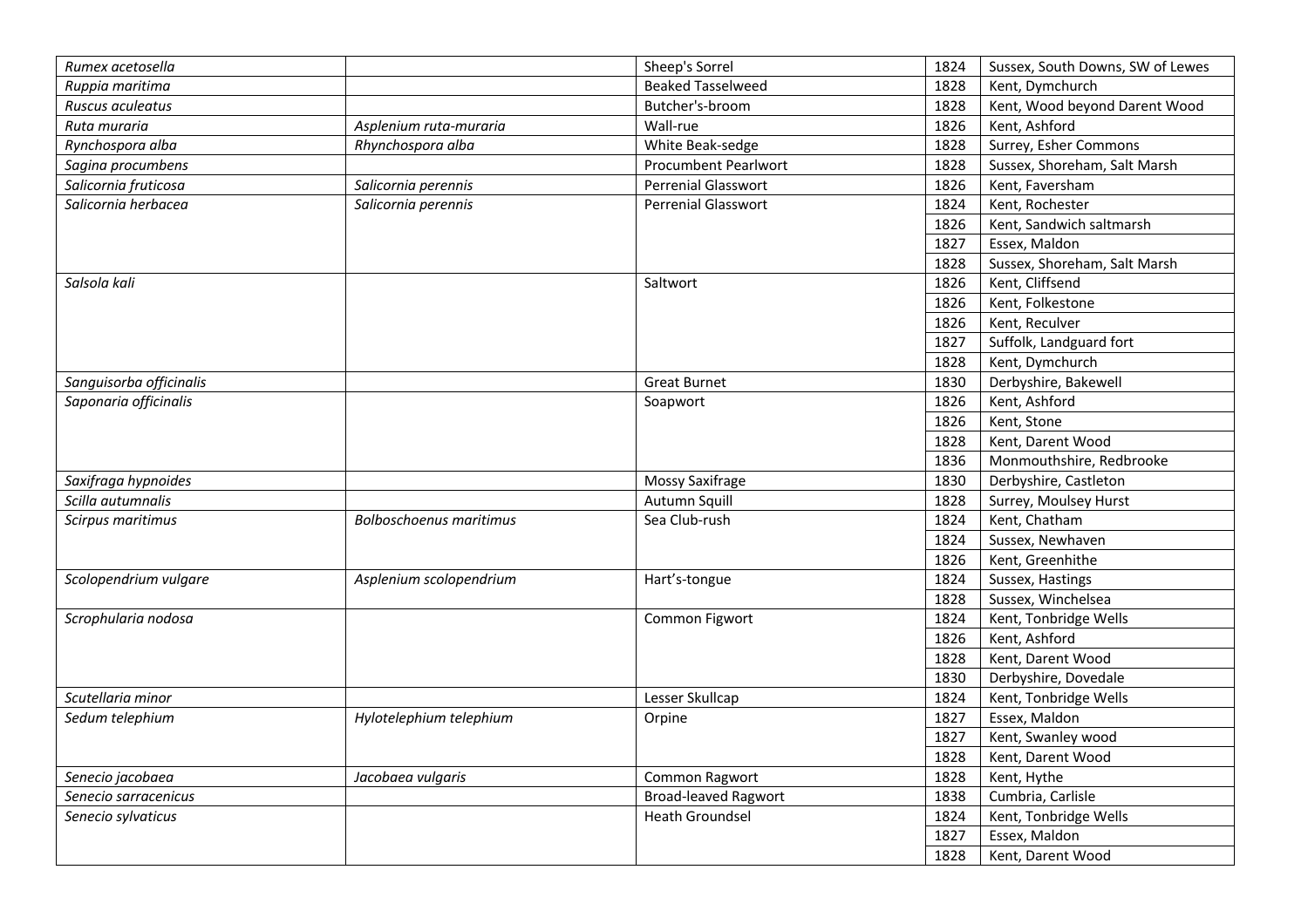| Senecio tenuifolius | Jacobaea erucifolia   | <b>Hoary Ragwort</b>            | 1826 | Kent, Greenhithe                 |
|---------------------|-----------------------|---------------------------------|------|----------------------------------|
|                     |                       |                                 | 1826 | Kent, Minster                    |
|                     |                       |                                 | 1827 | Essex, Rawreth                   |
| Senecio viscosus    |                       | <b>Sticky Groundsel</b>         | 1826 | Kent, Dartford Heath             |
|                     |                       |                                 | 1838 | Cumbria, Penrith                 |
| Serapias latifolia  | Epipactis helleborine | <b>Broad-leaved Helleborine</b> | 1830 | Derbyshire, Love's walks         |
| Serratula tinctoria |                       | Saw-wort                        | 1830 | Derbyshire, High Tor             |
| Sherardia arvensis  |                       | <b>Field Madder</b>             | 1824 | Sussex, South Downs, SW of Lewes |
| Silene conica       |                       | Sand Catchfly                   | 1826 | Kent, Sandwich                   |
| Silene maritima     | Silene uniflora       | Sea Campion                     | 1826 | Kent, Ashford                    |
|                     |                       |                                 | 1827 | Suffolk, Landguard fort          |
|                     |                       |                                 | 1828 | Kent, New Romney                 |
|                     |                       |                                 | 1828 | Sussex, Shoreham, Beach          |
| Silene noctiflora   |                       | Night-flowering Catchfly        | 1826 | Kent, Margate                    |
| Silene nutans       |                       | Nottingham catchfly             | 1826 | Kent, Dover                      |
|                     |                       |                                 | 1830 | Derbyshire, Dovedale             |
| Sinapis muralis     | Diplotaxis muralis    | Annual Wall-rocket              | 1826 | Kent, Deal                       |
|                     |                       |                                 | 1826 | Kent, Deal Castle                |
|                     |                       |                                 | 1826 | Kent, Ramsgate                   |
| Sinapis tenuifolia  | Diplotaxis tenuifolia | Perennial Wall-rocket           | 1826 | Kent, Greenhithe                 |
|                     |                       |                                 | 1826 | Kent, Kingsgate                  |
|                     |                       |                                 | 1828 | Kent, Stone                      |
| Sison segetum       |                       | Corn Parsley                    | 1826 | Kent, Ramsgate                   |
|                     |                       |                                 | 1827 | Essex, Wickford                  |
|                     |                       |                                 | 1828 | Kent, Dymchurch                  |
|                     |                       |                                 | 1828 | Kent, Maidstone                  |
|                     |                       |                                 | 1828 | Sussex, Winchelsea               |
| Smyrnium olusatrum  |                       | Alexanders                      | 1824 | Kent, Shipbourne                 |
|                     |                       |                                 | 1826 | Kent, Dover                      |
| Solanum dulcamara   |                       | <b>Bittersweet</b>              | 1837 | Kent, Folkestone                 |
| Solidago virgaurea  |                       | Goldenrod                       | 1824 | Kent, Tonbridge Wells            |
|                     |                       |                                 | 1826 | Kent, Deal                       |
|                     |                       |                                 | 1826 | Kent, Woolwich                   |
|                     |                       |                                 | 1828 | Kent, Wood beyond Darent Wood    |
|                     |                       |                                 | 1828 | Sussex, Hastings                 |
|                     |                       |                                 | 1828 | Sussex, Rye                      |
|                     |                       |                                 | 1830 | Derbyshire, Love's walks         |
| Spartina stricta    | Spartina maritima     | Small Cord-grass                | 1827 | Essex, Battlesbridge             |
| Spartium scoparium  | Cytisus scoparius     | <b>Broom</b>                    | 1828 | Sussex, Hastings                 |
| Spergula arvensis   |                       | Corn Spurrey                    | 1824 | Kent, Tonbridge Wells            |
|                     |                       |                                 | 1826 | Kent, Deal                       |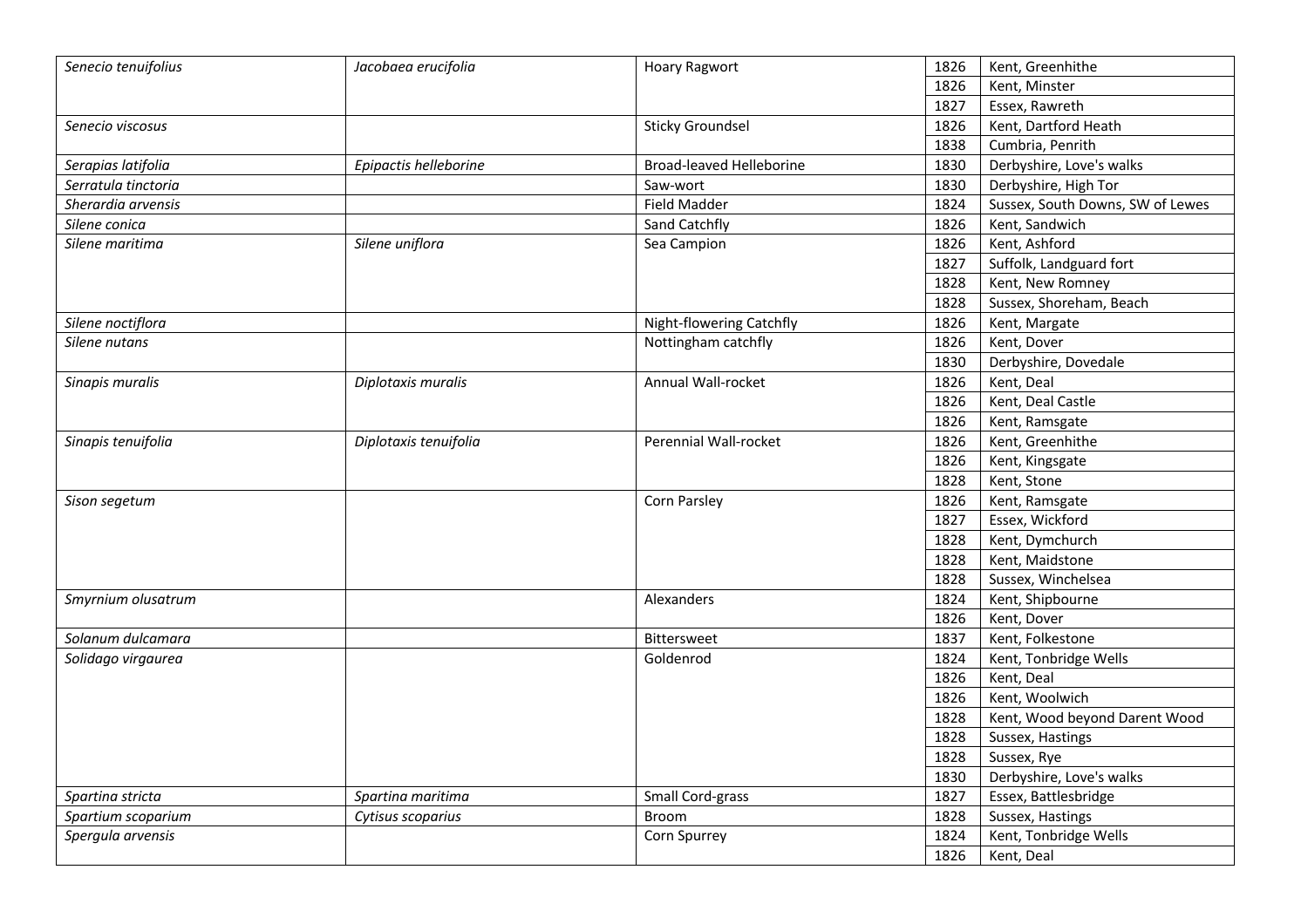| Spergula nodosa            | Sagina nodosa            | <b>Knotted Pearlwort</b>     | 1828 | Surrey, Moulsey Hurst            |
|----------------------------|--------------------------|------------------------------|------|----------------------------------|
| Spiraea filipendula        | Filipendula vulgaris     | Dropwort                     | 1824 | Sussex, South Downs, SW of Lewes |
| Stachys arvensis           |                          | Field Woundwort              | 1826 | Kent, Minster                    |
| Statice armeria            | Armeria maritima         | Thrift                       | 1824 | Sussex, Hastings &c.             |
|                            |                          |                              | 1828 | Kent, New Romney                 |
|                            |                          |                              | 1828 | Sussex, Shoreham, Salt Marsh     |
| Statice limonium           | Limonium vulgare         | Common Sea-lavender          | 1824 | Kent, Rochester                  |
|                            |                          |                              | 1826 | Kent, Dover                      |
|                            |                          |                              | 1826 | Kent, Greenhithe                 |
| Statice spathulata         | Limonium binervosum agg. | Rock Sea-Lavender agg.       | 1842 | Dyfed, Tenby                     |
| Stellaria glauca           | Stellaria palustris      | Marsh Stitchwort             | 1828 | Surrey, Moulsey Hurst            |
| Stellaria graminea         |                          | Lesser Stitchwort            | 1824 | Sussex, Hastings &c.             |
|                            |                          |                              | 1828 | Surrey, Little Bookham           |
| Symphytum officinale       |                          | Common Comfrey               | 1828 | Kent, Maidstone                  |
| Sysymbrium (sic) amphibium | Rorippa amphibia         | <b>Great Yellow-cress</b>    | 1828 | Surrey, Norbury Park             |
| Sysymbrium (sic) sylvestre | Rorippa sylvestris       | <b>Creeping Yellow-cress</b> | 1828 | Surrey, Moulsey Hurst            |
| Tamarix gallica            |                          | Tamarisk                     | 1826 | Kent, Deal                       |
| Tanacetum vulgare          |                          | Tansy                        | 1826 | Kent, Sandwich                   |
|                            |                          |                              | 1827 | Essex, Maldon                    |
|                            |                          |                              | 1828 | Kent, Romney Marsh               |
|                            |                          |                              | 1828 | Sussex, Rye                      |
|                            |                          |                              | 1830 | Derbyshire, Love's walks         |
| Taxus baccata              |                          | Yew                          | 1824 | Kent, Boxley Wood                |
|                            |                          |                              | 1824 | Kent, Shipbourne                 |
|                            |                          |                              | 1828 | Surrey, Leatherhead Downs        |
| Teucrium scorodonia        |                          | Wood Sage                    | 1824 | Sussex, Hastings &c.             |
|                            |                          |                              | 1827 | Essex, Maldon                    |
| Thalictrum majus           | Thalictrum minus         | Lesser Meadow-rue            | 1830 | Derbyshire, Castleton            |
| Thlaspi campestre          | Lepidium campestre       | Field Pepperwort             | 1824 | Kent, Tonbridge                  |
|                            |                          |                              | 1824 | Sussex, Harrison's Rocks         |
|                            |                          |                              | 1827 | Essex, Downham                   |
| Thymus acinos              | Clinopodium acinos       | <b>Basil Thyme</b>           | 1824 | Sussex, South Downs, SW of Lewes |
|                            |                          |                              | 1826 | Kent, Doreyt Wood                |
|                            |                          |                              | 1828 | Surrey, Great Bookham            |
| Thymus calamintha          | Clinopodium ascendens    | Lesser Calamint              | 1826 | Kent, Doreyt Wood                |
|                            |                          |                              | 1828 | Kent, Dartford Brent             |
|                            |                          |                              | 1828 | Kent, Maidstone                  |
|                            |                          |                              | 1828 | Surrey, Norbury Park             |
|                            |                          |                              | 1842 | Glamorgan, Cardiff               |
| Thymus nepeta              | Clinopodium nepeta       | Lesser Calamint              | 1826 | Kent, Doreyt Wood                |
|                            |                          |                              | 1828 | Kent, Darent Wood                |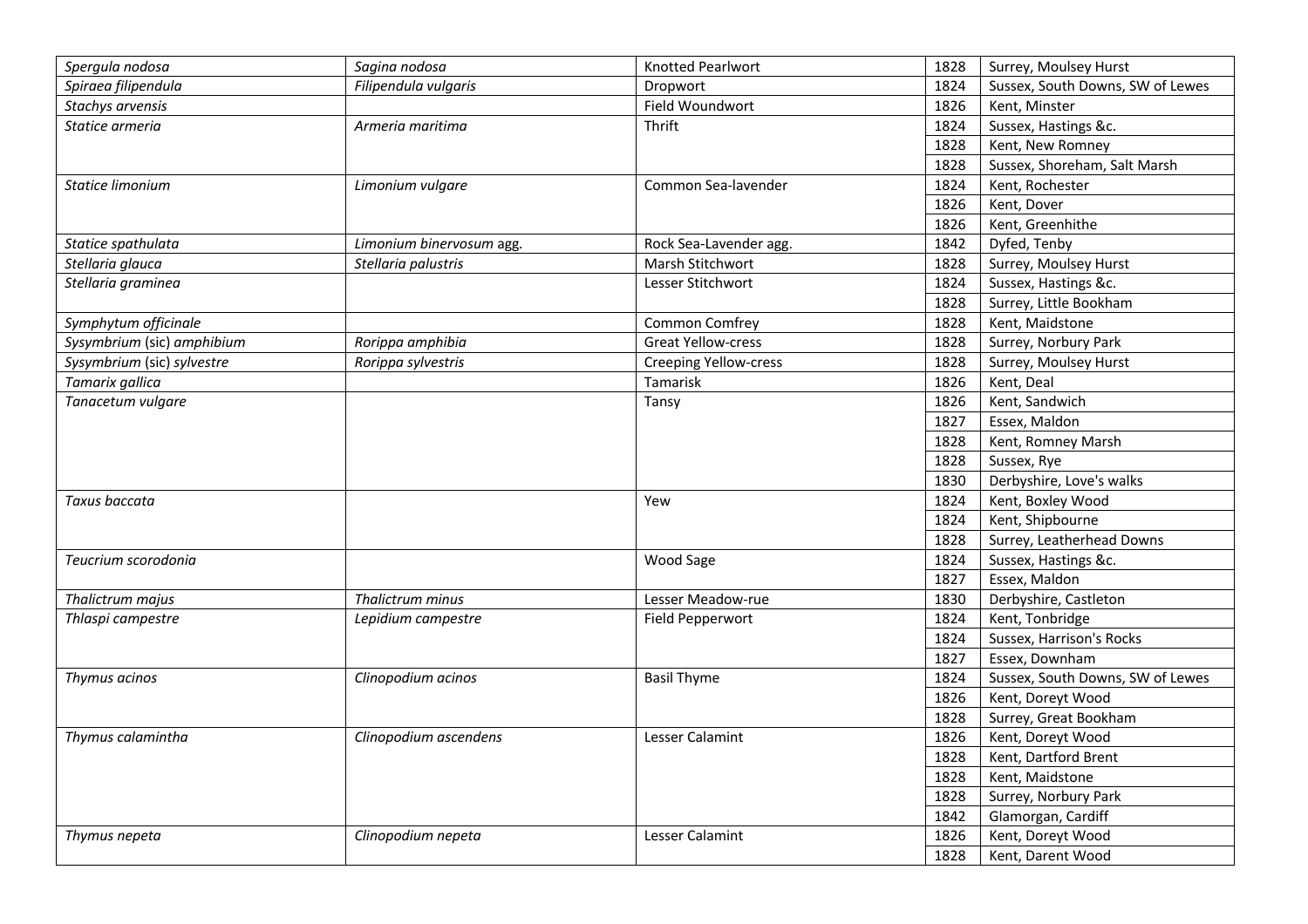| Thymus serpyllum        | Thymus drucei        | Wild Thyme          | 1824 | Sussex, South Downs, SW of Lewes |
|-------------------------|----------------------|---------------------|------|----------------------------------|
| Tormentilla officinalis | Potentilla erecta    | Tormentil           | 1824 | Sussex, South Downs, SW of Lewes |
| Tormentilla reptans     | Potentilla reptans   | Creeping Cinquefoil | 1824 | Kent, Tonbridge Wells            |
| Trifolium arvense       |                      | Hare's-foot Clover  | 1824 | Sussex, Hastings                 |
|                         |                      |                     | 1828 | Kent, New Romney                 |
|                         |                      |                     | 1828 | Sussex, Shoreham, Salt Marsh     |
| Trifolium filiforme     | Trifolium micranthum | Slender Trefoil     | 1824 |                                  |
|                         |                      |                     |      | Kent, Tonbridge Wells            |
| Trifolium glomeratum    |                      | Clustered Clover    | 1826 | Kent, Sandown Castle             |
| Trifolium medium        |                      | Zigzag Clover       | 1824 | Kent, Tonbridge Wells            |
| Trifolium minus         | Trifolium dubium     | Lesser Trefoil      | 1824 | Sussex, South Downs, SW of Lewes |
| Trifolium pratense      |                      | <b>Red Clover</b>   | 1824 | Sussex, South Downs, SW of Lewes |
| Trifolium procumbens    | Trifolium campestre  | Hop Trefoil         | 1824 | Sussex, South Downs, SW of Lewes |
| Trifolium repens        |                      | White Clover        | 1824 | Sussex, South Downs, SW of Lewes |
| Trifolium scabrum       |                      | Rough Clover        | 1824 | Sussex, Hastings                 |
|                         |                      |                     | 1827 | Suffolk, Landguard fort          |
|                         |                      |                     | 1828 | Sussex, Shoreham, Harbour        |
| Triglochin maritimum    | Triglochin maritima  | Sea Arrowgrass      | 1824 | Kent, Rochester                  |
| Triticum junceum        | Elymus junceiformis  | Sand Couch          | 1826 | Kent, Sandwich                   |
| Triticum repens         | Elymus repens        | Common Couch        | 1826 | Kent, Sandwich                   |
| Tussilago farfara       |                      | Colt's-foot         | 1826 | Kent, Upper Deal                 |
|                         |                      |                     | 1830 | Derbyshire, Grimlow              |
| Typha angustifolia      |                      | Lesser Bulrush      | 1826 | Kent, Canterbury                 |
|                         |                      |                     | 1837 | Kent, Hythe                      |
| Typha latifolia         |                      | Bulrush             | 1828 | Kent, Romney Marsh               |
| Ulex europaeus          |                      | Gorse               | 1824 | Sussex, South Downs, SW of Lewes |
|                         |                      |                     | 1826 | Kent, Dartford Heath             |
|                         |                      |                     | 1828 | Sussex, Hastings                 |
| Ulex nanus              | Ulex minor           | <b>Dwarf Gorse</b>  | 1824 | Kent, Waterdown forest           |
|                         |                      |                     |      |                                  |
|                         |                      |                     | 1824 | Sussex, South Downs, SW of Lewes |
|                         |                      |                     | 1826 | Kent, Chiselhurst                |
|                         |                      |                     | 1826 | Kent, Dartford Heath             |
|                         |                      |                     | 1828 | Surrey, Bookham Common           |
|                         |                      |                     | 1828 | Sussex, Hastings                 |
|                         |                      |                     | 1830 | Derbyshire, Dovedale             |
| Vaccinium myrtillus     |                      | Bilberry            | 1824 | Sussex, Harrison's Rocks         |
| Valeriana rubra         | Centranthus ruber    | Red Valerian        | 1826 | Kent, Greenhithe                 |
|                         |                      |                     | 1828 | Sussex, Winchelsea               |
| Verbascum lychnitis     |                      | White Mullein       | 1826 | Kent, Doreyt Wood                |
|                         |                      |                     | 1828 | Kent, Darent Wood                |
| Verbascum nigrum        |                      | Dark Mullein        | 1826 | Kent, Doreyt Wood                |
|                         |                      |                     | 1828 | Surrey, Guildford, Chantries     |
|                         |                      |                     |      |                                  |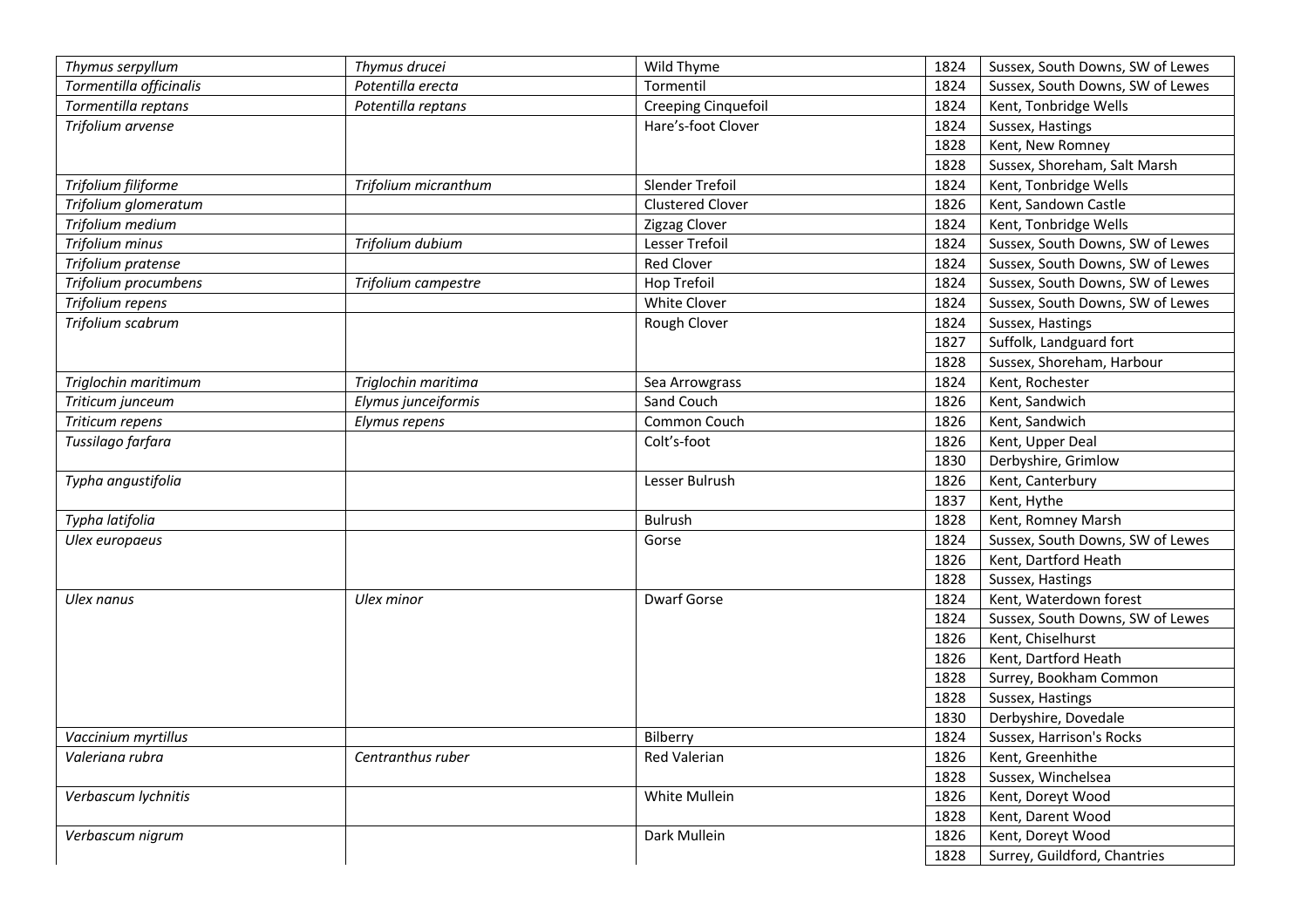|                      |                       | 1828 | Surrey, Leatherhead Downs        |
|----------------------|-----------------------|------|----------------------------------|
|                      |                       | 1828 | Surrey, Mickleham                |
|                      |                       | 1828 | Sussex, Bognor Regis             |
| Veronica montana     | Wood Speedwell        | 1824 | Sussex, Hastings                 |
| Veronica officinalis | Heath Speedwell       | 1824 | Sussex, South Downs, SW of Lewes |
| Veronica scutellata  | Marsh Speedwell       | 1824 | Kent, Tonbridge Wells            |
|                      |                       | 1828 | Surrey, Bookham Common           |
| Vicia sativa         | Common Vetch          | 1824 | Sussex, Hastings                 |
| Vicia sepium         | <b>Bush Vetch</b>     | 1824 | Sussex, Lewes &c.                |
| Viola lutea          | <b>Mountain Pansy</b> | 1830 | Derbyshire, Castleton            |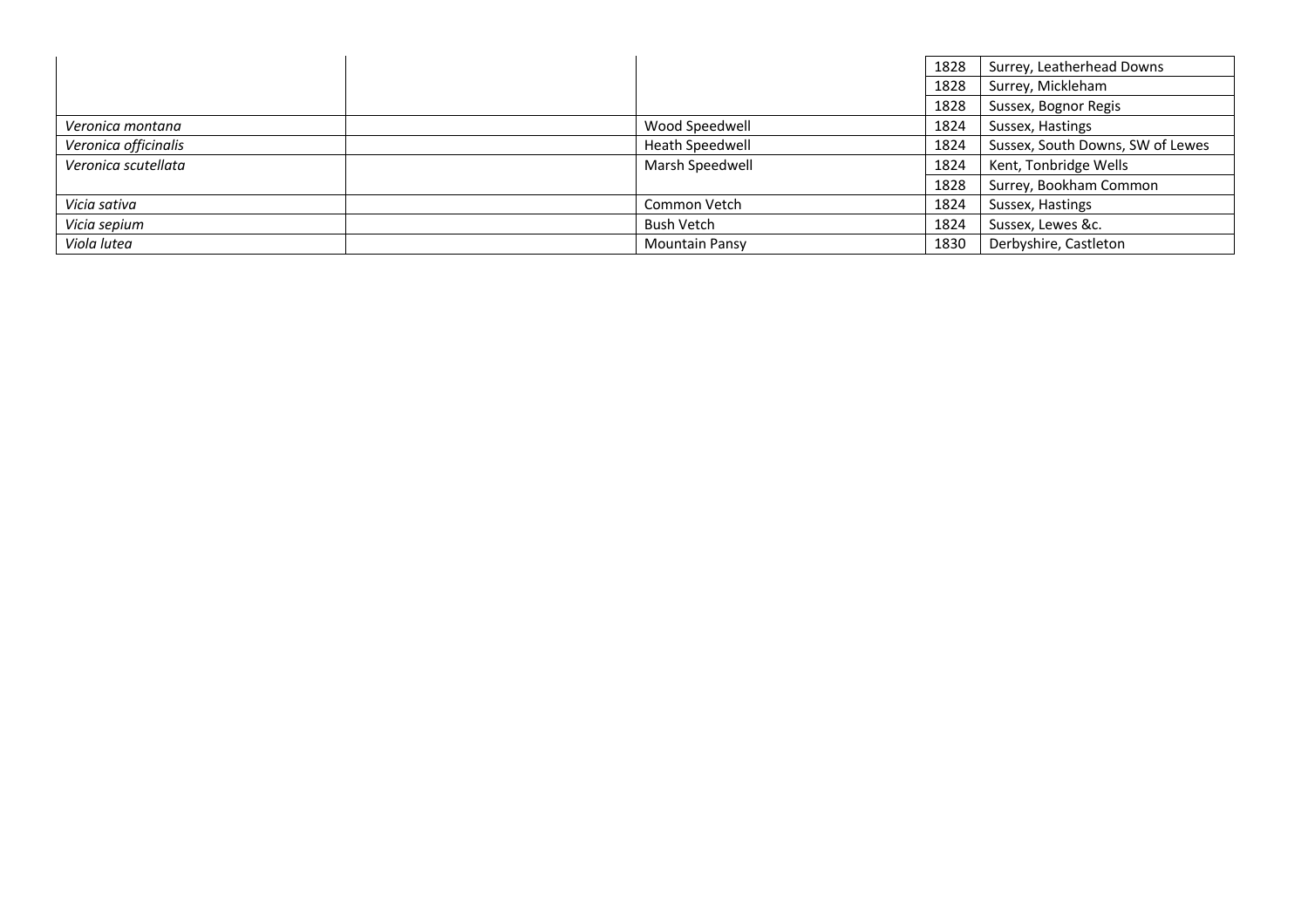## **Appendix 2**: List of other species noted

| <b>Scientific Name (Jenyns)</b> | <b>Scientific Name (Modern)</b> | <b>Common Name</b>   | Year | Location                         |  |
|---------------------------------|---------------------------------|----------------------|------|----------------------------------|--|
| <b>ALGAE</b>                    |                                 |                      |      |                                  |  |
| Byssus aurea                    | Trentepohlia aurea              |                      | 1830 | Derbyshire, Cromford             |  |
| <b>BIRDS</b>                    |                                 |                      |      |                                  |  |
| Alauda arvensis                 |                                 | Skylark              | 1824 | Sussex, South Downs, SW of Lewes |  |
| Anthus aquaticus                | Anthus petrosus                 | <b>Rock Pippit</b>   | 1826 | Kent, Margate                    |  |
| Anthus pratensis                |                                 | <b>Meadow Pippit</b> | 1824 | Sussex, South Downs, SW of Lewes |  |
| Corvus monedula                 |                                 | Jackdaw              | 1824 | Sussex, South Downs, SW of Lewes |  |
| Cypselus murarius               | Apus apus                       | Swift                | 1828 | Kent, Dartford                   |  |
|                                 |                                 |                      | 1828 | Surrey, Moulsey Hurst            |  |
| Emberiza citrinella             |                                 | Yellowhammer         | 1824 | Sussex, South Downs, SW of Lewes |  |
| Emberiza miliaria               | Emberiza calandra               | Corn Bunting         | 1824 | Sussex, South Downs, SW of Lewes |  |
| Hirundo riparia                 | Riparia riparia                 | <b>Sand Martins</b>  | 1828 | Surrey, Dorking                  |  |
| Motacilla alba                  |                                 | White-wagtail        | 1824 | Sussex, South Downs, SW of Lewes |  |
| Perdix cinerea                  |                                 | Common Partridge     | 1824 | Sussex, South Downs, SW of Lewes |  |
| Perdix coturnix                 | Coturnix coturnix               | Quail                | 1824 | Sussex, South Downs, SW of Lewes |  |
| Riparia riparia                 |                                 | <b>Sand Martins</b>  | 1826 | Kent, Dartford                   |  |
| Saxicola ananthe                |                                 | Wheatear             | 1824 | Sussex, South Downs, SW of Lewes |  |
| Saxicola rubetra                |                                 | Whin-chat            | 1824 | Sussex, South Downs, SW of Lewes |  |
| Saxicola rubicola               |                                 | Stone-chat           | 1824 | Sussex, South Downs, SW of Lewes |  |
| Tringa ochropus                 |                                 | Green Sandpiper      | 1826 | Kent, Deal                       |  |
| Tringa variabilis               |                                 | Dunlin               | 1828 | Surrey, Dorking                  |  |
| <b>FUNGI</b>                    |                                 |                      |      |                                  |  |
| Agaricus conicus                | Hygrocybe conica                |                      | 1828 | Surrey, Leatherhead Downs        |  |
| Agaricus radicatus              | Xerula radicata                 |                      | 1828 | Surrey, Guildford, Chantries     |  |
| Agaricus rutilus                | Chroogomphus rutilus            |                      | 1828 | Surrey, Leatherhead Downs        |  |
| Calvatia gigantia               |                                 | Great puffballs      | 1828 | Kent, Dimchurch                  |  |
| Aecidium tussilaginis           | Coleosporium tussilaginis       |                      | 1830 | Derbyshire, Bakewell             |  |
| <b>INSECTS</b>                  |                                 |                      |      |                                  |  |
| <b>Bibio pomonae</b>            |                                 |                      | 1830 | Derbyshire, Axe Edge             |  |
| Coccinella 7 punctata           |                                 | 7 Spot Ladybird      | 1826 | Kent, Ramsgate                   |  |
| Colias edusa                    |                                 | Clouded yellow       | 1826 | Kent, Minster                    |  |
| Lucanus cervus                  |                                 | <b>Stag Beetle</b>   | 1828 | Surrey, Great Bookham            |  |
| Pogonus aeruginosus             |                                 |                      | 1826 | Kent, Sandwich                   |  |
| Polyommatus argiolas            |                                 | Azure Blue           | 1826 | Kent, Dartford                   |  |
| Polyommatus corydonius          | Lysandra corydonius             | False chalkhill blue | 1828 | Surrey, Leatherhead Downs        |  |
| Sericomyia borealis             |                                 |                      | 1830 | Derbyshire, Axe Edge             |  |
| Thecla betulae                  |                                 | Brown hairstreak     | 1828 | Kent, Darent Wood                |  |
| <b>LICHEN</b>                   |                                 |                      |      |                                  |  |